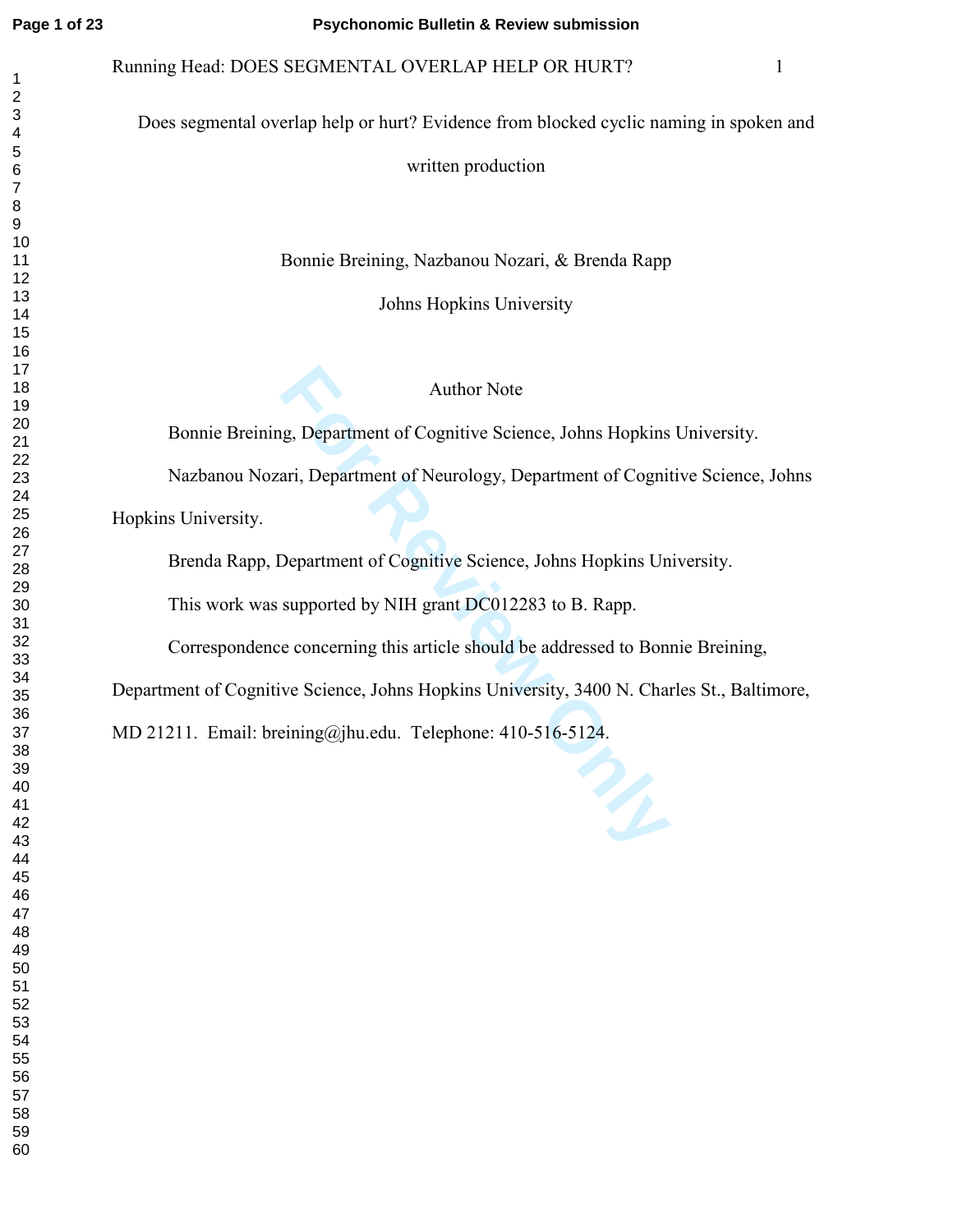#### Abstract

ms to segments by examining the production of word<br>ents. Previous research has shown that initial segment<br>duces facilitation, not interference. However, this in<br>e to strategic preparation, an external factor that may<br>esent Past research has demonstrated interference effects when words are named in the context of multiple items that share meaning. This interference has been explained within various incremental learning accounts of word production, which propose that each attempt of mapping semantic features to lexical items induces slight but persistent changes that result in cumulative interference. We examined if similar interference-generating mechanisms operate during the mapping of lexical items to segments by examining the production of words in the context of others that share segments. Previous research has shown that initial segment overlap amongst a set of target words produces facilitation, not interference. However, this initial-segment facilitation is likely due to strategic preparation, an external factor that may mask underlying interference. In the present study, we applied a novel manipulation in which segmental overlap across target items was distributed unpredictably across word positions in order to reduce strategic response preparation. This manipulation led to interference in both spoken (Experiment 1) and written (Experiment 2) production. We suggest that these findings are consistent with a competitive learning mechanism that applies across stages and modalities of word production.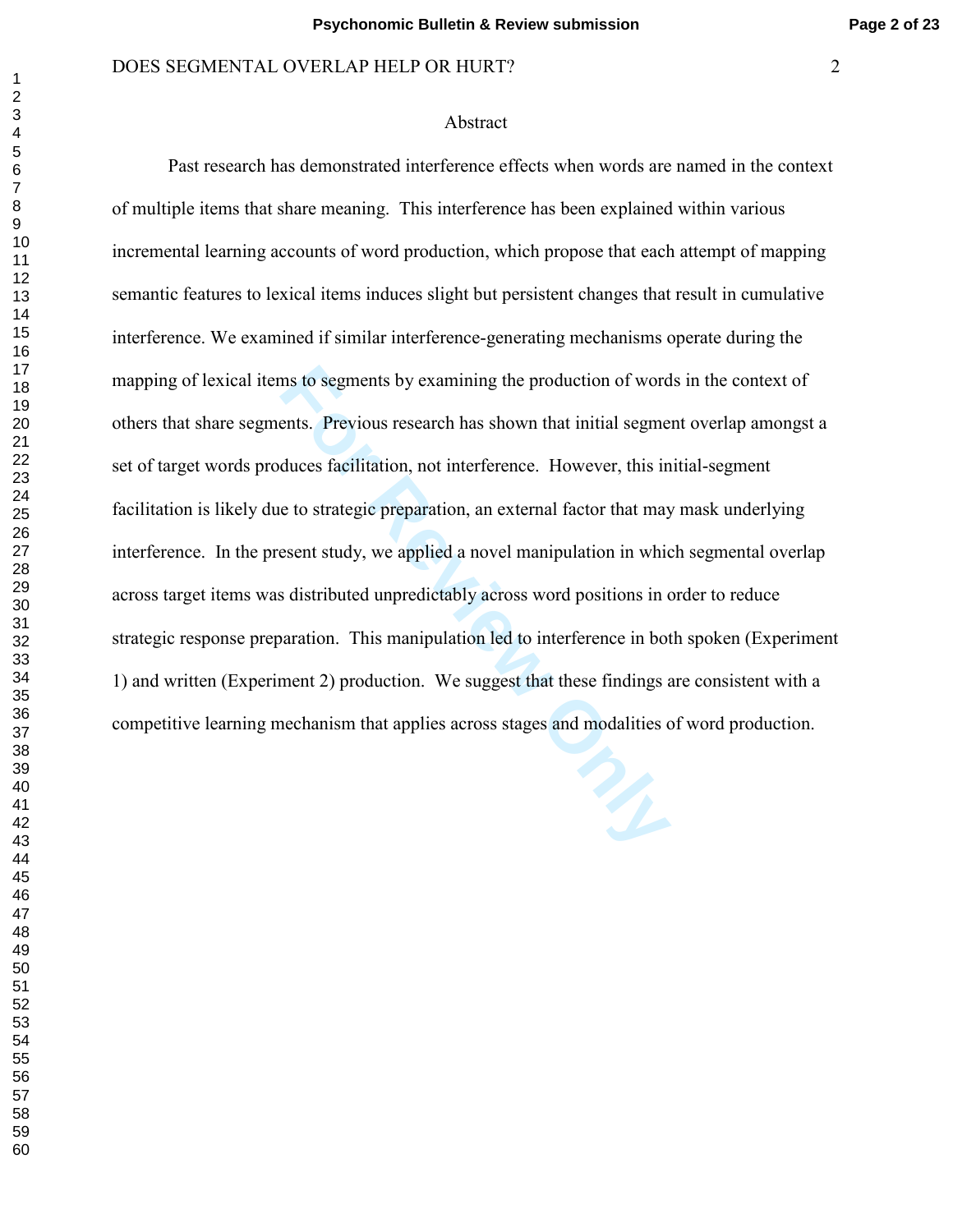### DOES SEGMENTAL OVERLAP HELP OR HURT?

Does segmental overlap help or hurt? Evidence from blocked cyclic naming in spoken and written production

roduction of semantically related words, investigatir<br>re segments. We consider whether mechanisms prop<br>in lexical selection --the process that identifies a spe-<br>may also apply in segmental encoding -- the proces<br>e selected Word production involves activation of both a target word and its neighbors that share semantic and/or form-based features. The result is a complex pattern of interference and facilitation arising from the dynamic nature of the processes involved in activation and selection. This study uses a word production paradigm in which robust interference effects have been shown to result from production of semantically related words, investigating whether the same is true for words that share segments. We consider whether mechanisms proposed to account for certain of these effects in lexical selection --the process that identifies a specific word to convey the intended meaning-- may also apply in segmental encoding -- the process that identifies the segments to express the selected word. Furthermore, we examine whether these findings extend across segment types (phonemes and graphemes) in both spoken and written word production **Interference and Facilitation in Lexical Selection and Segmental Encoding** 

Although word production (e.g., in picture naming or reading) is often facilitated by the prior presentation of a single semantically related word immediately before the target, this benefit is quickly eliminated or masked by the insertion of an intervening item (e.g., Wheeldon & Monsell, 1994). In contrast, the work we report here is concerned with paradigms in which items are named in the context of multiple similar items, a situation in which robust, long-lived interference and facilitation effects have been consistently reported. In the continuous naming paradigm, where semantically related and unrelated pictures are interleaved, participants are slower to name each consecutive item from a semantic category, even when many unrelated items intervene (e.g., Howard, Nickels, Coltheart, & Cole-Virtue, 2006; Schnur, 2014). In the blocked cyclic naming paradigm, where small sets of pictures are named repeatedly, participants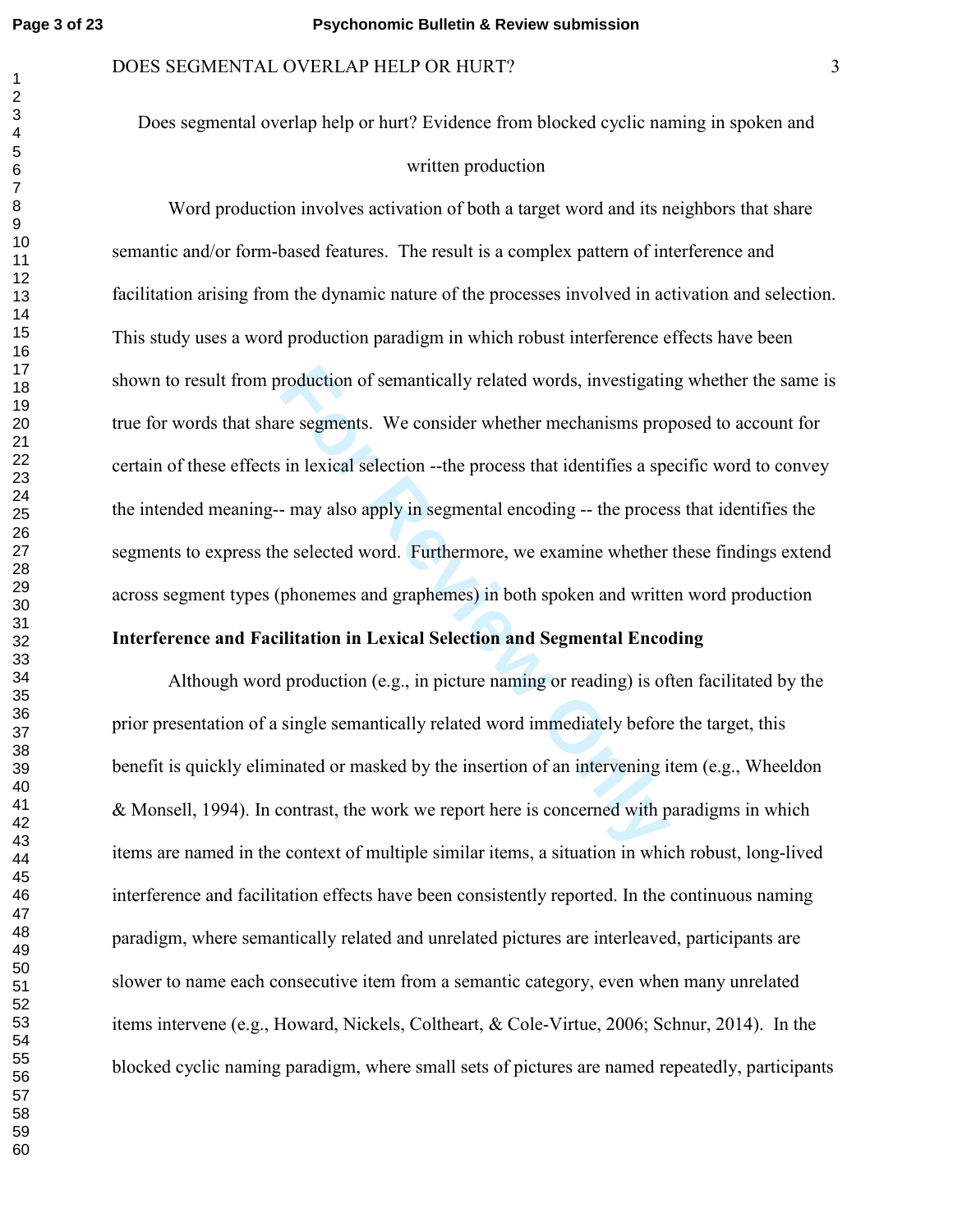are slower to name items from the same semantic category than those same items rearranged into unrelated sets (e.g., Crowther & Martin, 2014; Damian, Vigliocco, & Levelt, 2001; Schnur, Schwartz, Brecher, & Hodgson, 2006).

Fects. We briefly describe Oppenheim et al.'s (2010<br>
e selection to account for cumulative semantic interfor<br>
& Mahon, 2014 for arguments against competitive so<br>
is a competitive process that both strengthens and we<br>
as, p Two main accounts have been proposed to explain the semantic blocking effect (Howard et al., 2006; Oppenheim, Dell, & Schwartz, 2010), both of which rely on incremental learning as the basis for long-lived changes within the production system and on competive mechanisms to explain interference effects. We briefly describe Oppenheim et al.'s (2010) account, as it does not rely on competitive selection to account for cumulative semantic interference (see Navarrete, Del Prato, Peressotti, & Mahon, 2014 for arguments against competitive selection), but instead assumes that learning is a competitive process that both strengthens and weakens connections between representations, providing an account of faciliation and interference effects in certain contexts. Specifically, upon successful naming of a picture, connections between the correct lexical entry (e.g., *cat*) and its semantic features (e.g., furry, pet) are strengthened. For other lexical items that are active on that trial, connections from the lexical entries to the semantic features that activated them are weakened. Because a semantically-related item (e.g., *dog*) is much more likely to become activated through shared semantic features with the target than is an unrelated item (e.g., *spoon*), *dog* is more likely to undergo weakening of connections to its features than is *spoon*. Thus, when the target on the next trial is *dog*, it is at a disadvantage compared to *spoon*.

While incremental learning accounts have primarily been directed toward semanticlexical mapping, they may also apply to lexical-segmental mapping. Like semantic-lexical mapping, lexical-segmental mapping is affected by learning: for example, the frequency effect, which is a hallmark of experience-based adjustment to the production system, strongly affects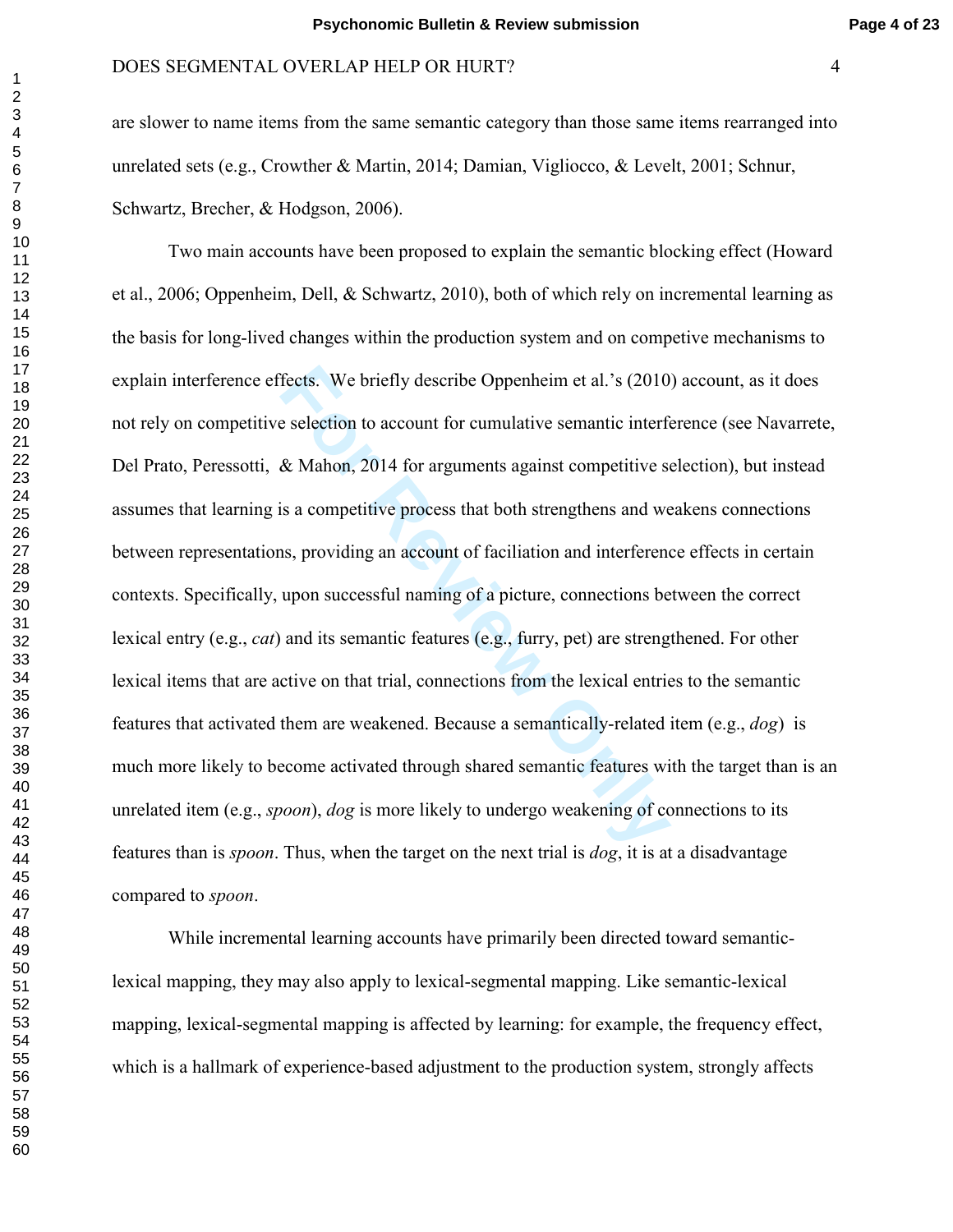d is produced, the connections between the lexical e<br>he connections between other lexical entries and the<br>n to their activation level. Critically, due to feedbac<br>exical entries that share segments with the target. Fc<br>ents lexical-segmental mapping (e.g. see Kittredge et al. 2008 and references therein). As one example of incremental learning applied to this stage of processing, Mulatti and colleagues (2012) found increased response latencies for production of words that overlapped in rhyme with previously produced words. However, this was demonstrated in reading in an orthographically transparent language (Italian), and the observed interference may arise in non-lexical graphemeto-phoneme mapping. How might competitive incremental learning work in lexical-segmental mapping? When a word is produced, the connections between the lexical entry and its segments are strengthened, and the connections between other lexical entries and their segments are weakened in proportion to their activation level. Critically, due to feedback, these other active items are likely to be lexical entries that share segments with the target. For example, when *cat* is the target, the segments  $\alpha$  and  $\beta$  are activated. Through feedback, they activate other lexical entries that share these segments (e.g., *mat*). These lexical entries in turn activate their remaining segments, including those that are not shared with the target (e.g.,  $/m$ ). When the correct target is selected (e.g., *cat*), the connections between these non-target lexical entries and the unshared segments (e.g., *mat*'s connection to /m/) are weakened. Segments of an unrelated word (e.g., *spoon*) are much less likely to be activated and undergo weakening. Therefore, when the next target is *mat*, it is at a disadvantage compared to *spoon*. Thus interference is predicted in the context of segmental overlap. Note that there are important differences between semanticlexical and lexical-segmental mappings. While semantic-lexical mapping involves connecting many semantic representations to one lexical representation, lexical-semantic mapping requires connecting one lexical representation to many segments. Therefore, while shared features lead to interference in both mappings, the source of this interference differs. In the case of semanticlexical mapping, interference is caused by the adjustment of connections between shared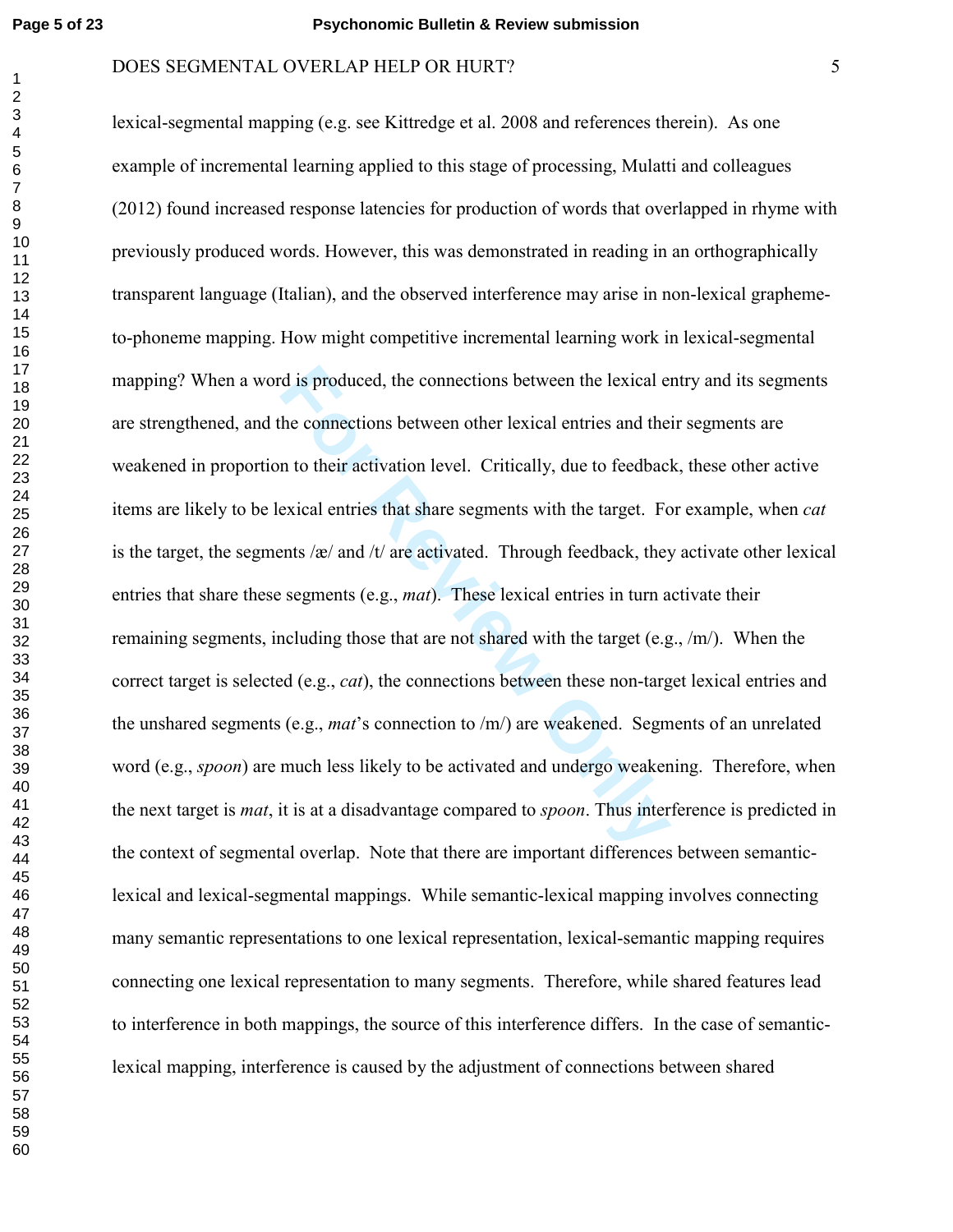semantic features and competing lexical items, while in lexical-segmental mapping, the interference results from the adjustment of connections between similar lexical items and their competing features in In both case, however, the adjustments are intended to decrease the strength of competitors vis-à-vis the current target word, reducing the availability of the competitors (interference) on subsequent trials.

proposal is equally compatible with several architect<br> **Exercutations** including systems with: abstract lemmas o<br>
mation), only modality- specific phonological and ort<br>
syntactic features) or systems that include both lemm Our description is not intended to imply that there is necessarily a single representation at the lexical level. Our proposal is equally compatible with several architectural alternatives with regard to lexical representations including systems with: abstract lemmas only (with lexical syntactic information), only modality- specific phonological and orthographic lexemes (with links to syntactic features) or systems that include both lemmas and lexemes (see Caramazza, 1997 for review of models with and without lemmas). In a system with both lemmas and lexemes, the incremental learning mechanism we discuss above would apply to the connections between lexemes and segments.

Because the effects of segmental overlap are somewhat ambiguous in the current literature, it is not clear that this type of competitive learning mechanism actually applies in segmental encoding. Both facilitation and interference effects have been reported for segmentally overlapping words (e.g., Damian & Dumay, 2009; for a review see Sevald & Dell, 1994 and references therein). Importantly, situations that typically produce interference for semantically related items, including the blocked cyclic naming paradigm, have not shown robust interference for form-related items. When items in a block consistently share onset segments, production is facilitated (e.g., Damian, 2003; Roelofs, 1999; Schnur et al., 2009). Shared onset facilitation is widely attributed to high predictability allowing strategic preparation (e.g., Damian, 2003; Meyer, 1991). This likely arises outside the language production system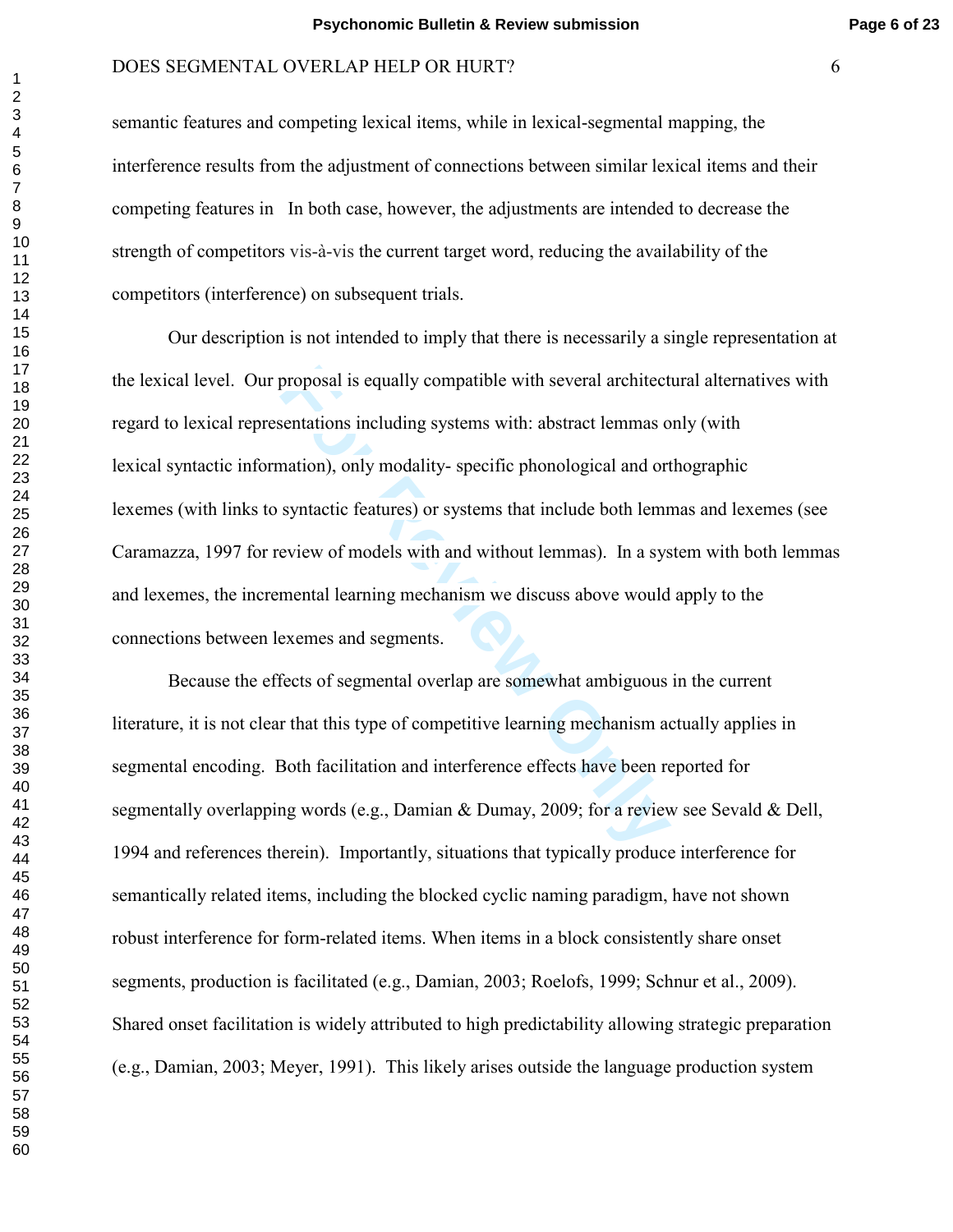(O'Séaghdha & Frazer, 2014), and could mask interference effects generated within the system. Evidence generally consistent with the prediction that removing predictability reveals underlying interference from segmental overlap comes from Belke and Meyer (2007), who reported that facilitation effects on response latencies disappeared when multiple onset-related items were named within a single trial and that gaze durations to onset-related items increased when items were named quickly. However, overt interference effects comparable to those in semantically related naming paradigms have not been reported. This could mean that competitive incremental learning is not operational in segmental encoding, or that the predicted interference is masked by the strategic preparation that is possible in conditions with predictable initial segment overlap.

gms have not been reported. This could mean that co<br>onal in segmental encoding, or that the predicted inter-<br>on that is possible in conditions with predictable initi-<br>tudy, we investigate these possibilities by examining<br>e In the present study, we investigate these possibilities by examining the consequences of segmental overlap when it is distributed unpredictably across positions in words as opposed to being limited to the first position (e.g., *pill* in the context of *pig, peg, pot, log, leg*) in a blocked cyclic naming paradigm. We examined picture naming because it necessarily includes both lexical selection and segmental encoding. While some evidence of segmental overlap interference has been shown in reading (e.g., Mulatti et al., 2012) and repetition (e.g., O'Seaghdha & Marin, 2000; Sevald & Dell, 1994), these results may be due to similarity on input or non-lexical processing in the tasks, making these tasks less appropriate for investigating questions concerning lexical selection and segmental encoding. Removing predictability reduces opportunities for strategic preparation, allowing us to evaluate whether principles such as competitive incremental learning operate during lexical selection and segmental encoding.

We examined both spoken and written word production. Because similar organizational principles have been observed across the two modalities (e.g., Bonin & Fayol, 2000; Rapp & Fischer-Baum, 2014; Shen, Damian, & Stadthagen-Gonzalez, 2013) the extension of the work to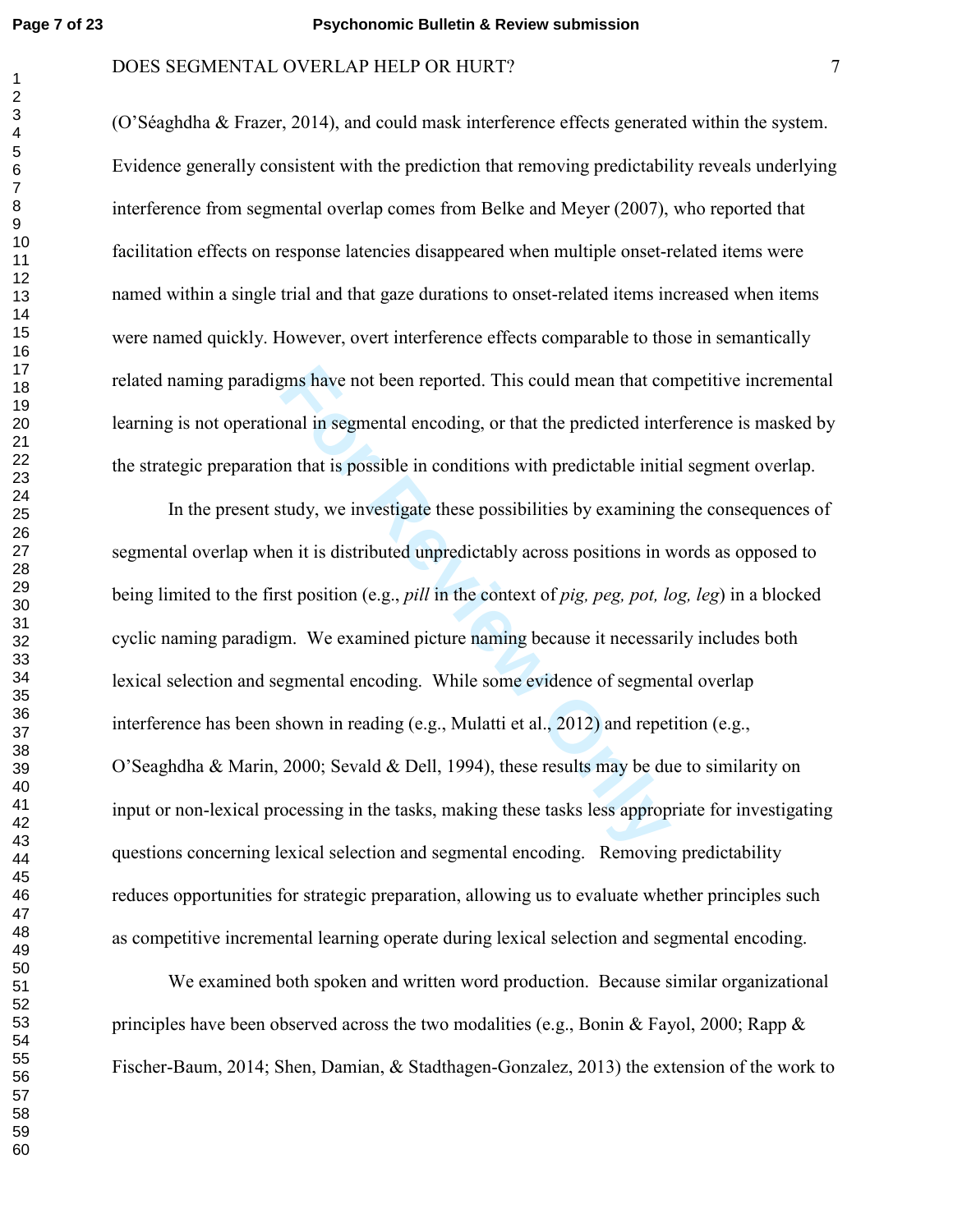written production provides an opportunity to replicate findings with orthographic segmental encoding processes which, presumably, should operate according to similar principles as phonological segmental encoding. Further, given that spoken and written production differ considerably in terms of response execution, with speaking taking place over a shorter time course and in a more parallel fashion than writing, examining both modalities provides an opportunity to evaluate the robustness of findings across these considerable task differences.

## **Experiment 1: Distributed Segmental Overlap in Spoken Word Production**

**Example 1: Distributed Segmental Overlap in Spoken Wor**<br>
1, we investigated the effects of unpredictable segmentaming paradigm, investigating whether interference<br>
ng would suggest that similar principles underlie lex<br>
Tw In Experiment 1, we investigated the effects of unpredictable segmental overlap in a spoken blocked cyclic naming paradigm, investigating whether interference occurs in this situation. Such a finding would suggest that similar principles underlie lexical selection and segmental encoding.

**Participants.** Twenty-four individuals (mean age 19.8, 11 male, 20 right handed) participated. For both experiments, participants were native English-speaking undergraduate students who gave informed consent and received course credit for participation.

**Stimuli.** Pictures corresponding to 36 monosyllabic 3-6-letter words were selected to create six homogeneous lists with high position-independent phonological overlap. They were rearranged to form heterogeneous lists (Table 1). Position-independent phonological overlap, defined as the total number of phonemes shared by two strings regardless of position, divided by the total number of phonemes in the two strings (Goldrick, Folk, & Rapp, 2010), was significantly greater in homogeneous (mean=0.44) than heterogeneous lists (mean=0.08), (*t*(5.39)=-10.96, *p*<0.001, 95% CI of difference=0.28-0.45). Stimuli were black and white line drawings of objects freely available online. Using Amazon Mechanical Turk, a separate group of participants ( $N=40$ ) rated the visual similarity of all 180 pair-wise picture combinations on a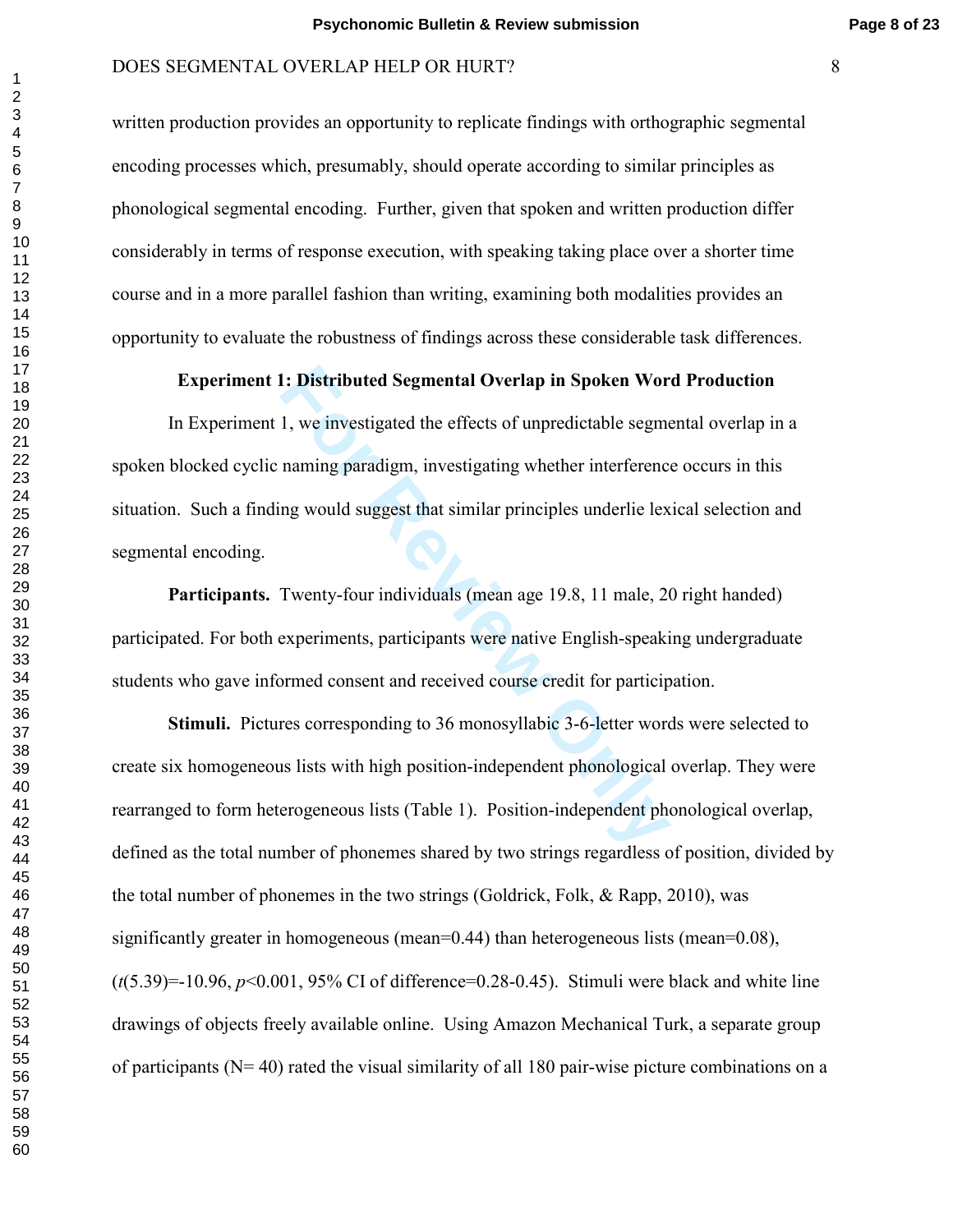$\mathbf{1}$ 

### DOES SEGMENTAL OVERLAP HELP OR HURT?

scale ranging from 1 (not at all similar) to 5 (very similar), following Schnur et al. (2006). The ratings for pairs from homogeneous block (mean=1.4) were not significantly different from those from heterogeneous blocks (mean=1.3), *t*(478)=-0.83, *p*=0.41, 95%CI=-0.13-0.05), so visual similarity was not included in the models.

**Procedure.** The experiment was run using E-Prime 2 Professional (Psychology Software Tools, Pittsburgh, PA). Picture stimuli (7 inches by 5 inches) were displayed at the center of a 19-inch x 12-inch monitor approximately 20 inches in front of participants who responded by speaking into a microphone (E-prime's stimulus-response box voice key captured response times). In the familiarization phase, participants saw each line drawing and silently read its provided label.

itor approximately 20 inches in front of participants<br>
hone (E-prime's stimulus-response box voice key ca<br>
zation phase, participants saw each line drawing and<br>
iliarization, participants completed 36 practice trials<br>
rece Following familiarization, participants completed 36 practice trials in which they named each item aloud once, receiving corrective feedback. On each trial, a fixation cross appeared on the screen for 1000 ms, followed by a stimulus picture that remained on the screen until participants initiated the response (RT) or for 3000 ms if no response was made. Recordings of the responses were used to score accuracy. At the end of each trial, a button was pressed to continue, followed by a fixed 3-second inter-trial interval.

Next, participants completed six homogenous and six heterogeneous blocks, in pseudorandom order, with periodic breaks. Each block consisted of four cycles of the six pictures from one list presented in random order. Trial structure was the same as in the practice session.

### **Analysis**

Error responses in which participants did not correctly produce the intended label and outliers more than 2.5 standard deviations from each participant's overall mean were removed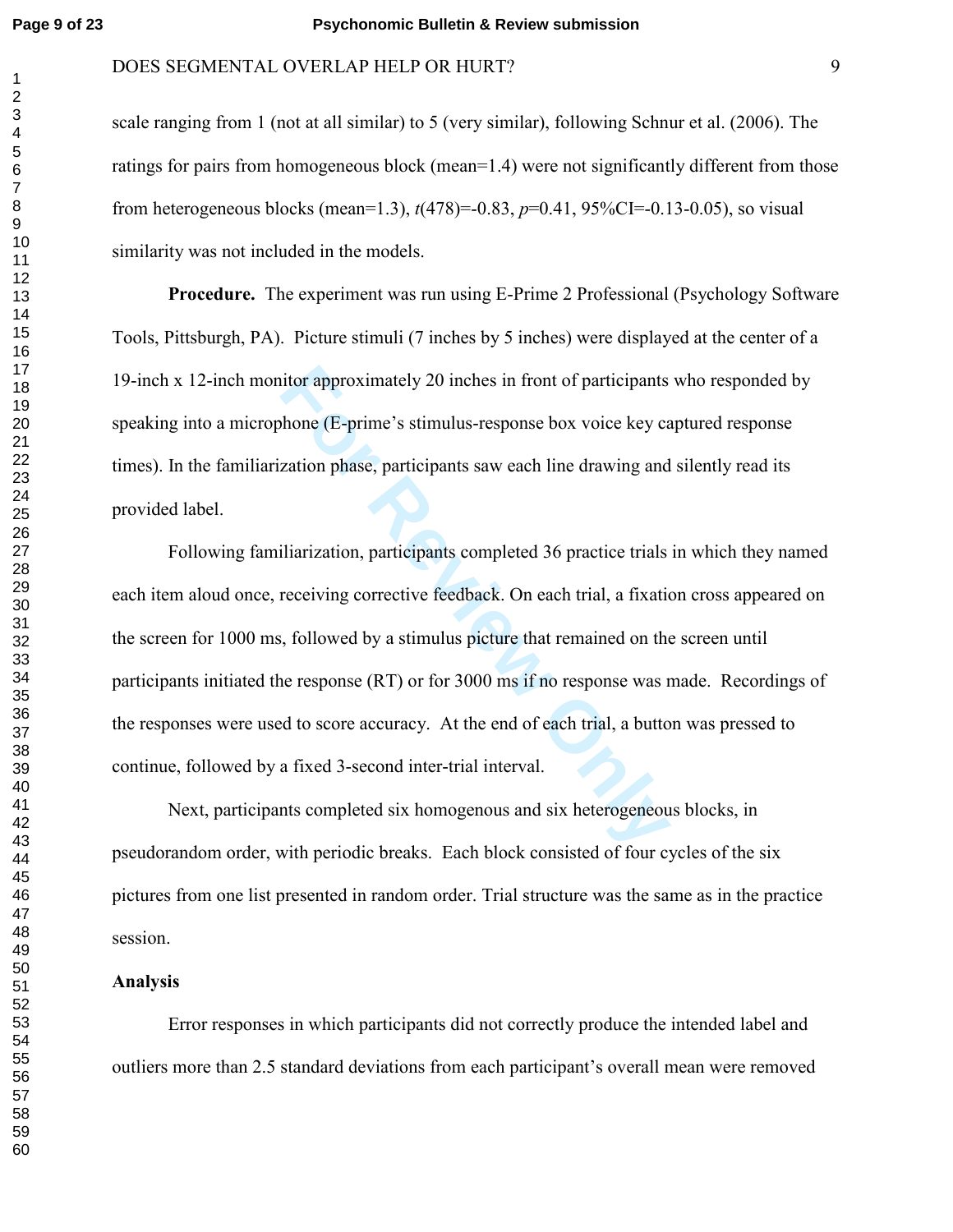from further analysis. For the analysis of RTs, only cycles 2-4 were considered as past results indicate block type effects typically emerge only after the first cycle (e.g., Belke, Meyer,  $\&$ Damian, 2005). Repeated measures 2x3 Analysis of Variance (ANOVA) was conducted using IBM SPSS (version 21), including block type (homogeneous or heterogeneous) and cycle (2,3,4) as within-subject factors. The dependent variable was mean RTs, calculated for each participant in the  $F_1$  or item in the  $F_2$  analysis for each of the six block type-by-cycle conditions. A secondary analysis conducted the same by-participant ANOVA, but included only the 21 items that shared their first segment with at least half the items in their homogeneous block.

## **Results and Discussion**

anducted the same by-participant ANOVA, but includ<br>egment with at least half the items in their homogenes<br>
12 trials, 8% were removed due to technical errors, in<br>
12 trials, 8% were removed due to technical errors, in<br>
15 Of the total 6912 trials, 8% were removed due to technical errors, incorrect responses, or outlier status. Participants were slower to initiate production of items in homogeneous than in heterogeneous blocks, *F1*(1,23)=29.90, *p*<0.001, mean difference=17.0, SE=3.11, 95% CI=10.6- 23.4, η p 2 =0.57; *F2*(1,35)=25.21, *p*<0.001 *,* mean difference=18.4, SE=3.67, 95% CI=11.0-25.9,  $\eta_p^2$ =0.42. There was no significant main effect of cycle,  $F_I(2,46)$ =0.16,  $p$ =0.80,  $\eta_p^2$ =0.01;  $F_2(2,70)=0.66, p=0.52, \eta_p^2=0.02$ , or interaction of cycle and block type,  $F_1(2,46)=1.12, p=0.33$ ,  $\eta_p^2$ =0.05;  $F_2(2,70)$ =2.40,  $p$ =0.10,  $\eta_p^2$ =0.06 (Figure 1A). Thus, distributed segmental overlap resulted in interference in spoken production.

In the secondary analysis, including only items that shared the initial segment with at least half of the other items in the homogeneous block, interference was again observed. Participants were slower to initiate production in homogeneous blocks,  $F(1,23)=21.55, p<0.001$ , mean difference=17.1, SE=3.68, 95% CI=9.5-24.7,  $\eta_p^2$ =0.48, even when items shared onsets, the condition past research has suggested is most likely to yield facilitation in predictable situations (Figure 1B).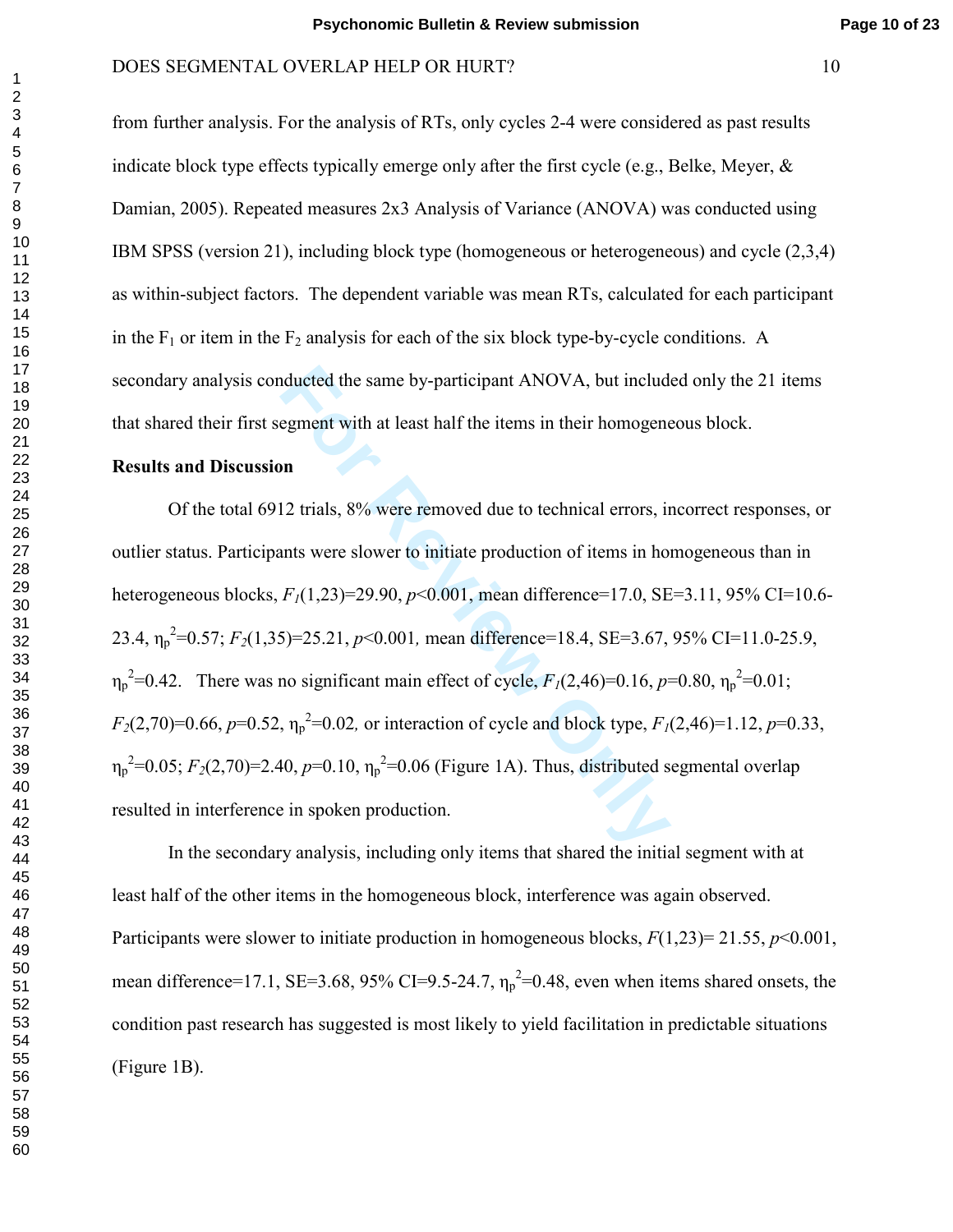$\mathbf{1}$ 

## DOES SEGMENTAL OVERLAP HELP OR HURT? 11

## **Experiment 2: Distributed Segmental Overlap in Written Word Production**

Experiment 2 tested whether the results of Experiment 1 can be replicated in written production. A similar interference effect would indicate that reliable segmental overlap interference occurs regardless of whether the segments are phonemes or graphemes.

### **Methods**

**Participants***.* Thirty-four individuals (mean age 19.2, 13 male, 28 right handed) participated. The sample was increased in this experiment due to borderline results with the initially planned 24 participants.

**Stimuli.** Identical to Experiment 1. The relevant overlap type was orthographic rather than phonological, with significantly greater position-independent letter overlap in the homogeneous (mean=0.57) than the heterogeneous (mean=0.16) lists ( *t*(5.474)=-7.52, *p*<0.001, 95% CI=0.27-0.53).

ple was increased in this experiment due to borderline<br>
rticipants.<br>
cal to Experiment 1. The relevant overlap type was a<br>
h significantly greater position-independent letter ov<br>
0.57) than the heterogeneous (mean=0.16) li **Procedures.** The procedure was identical to Experiment 1 except that participants responded by writing their response on a graphics tablet (Wacom Bamboo), which they were trained to use before the experiment. Participant responses were constrained to a 2.5-inch x 1 inch rectangle centered at the bottom of the responsive surface. On each trial, participants began with the pen on a marked starting point centered one inch below the writing surface. They were instructed to begin writing their response in either cursive or print when they knew the name of the picture. As soon as the writing surface was touched, the picture was replaced by the participant's pen strokes on the monitor and response time recorded. Screen shots of completed responses were used to score accuracy. After writing their response, participants returned the pen to the marked starting point and pressed a button with their non-dominant hand to advance to the next trial.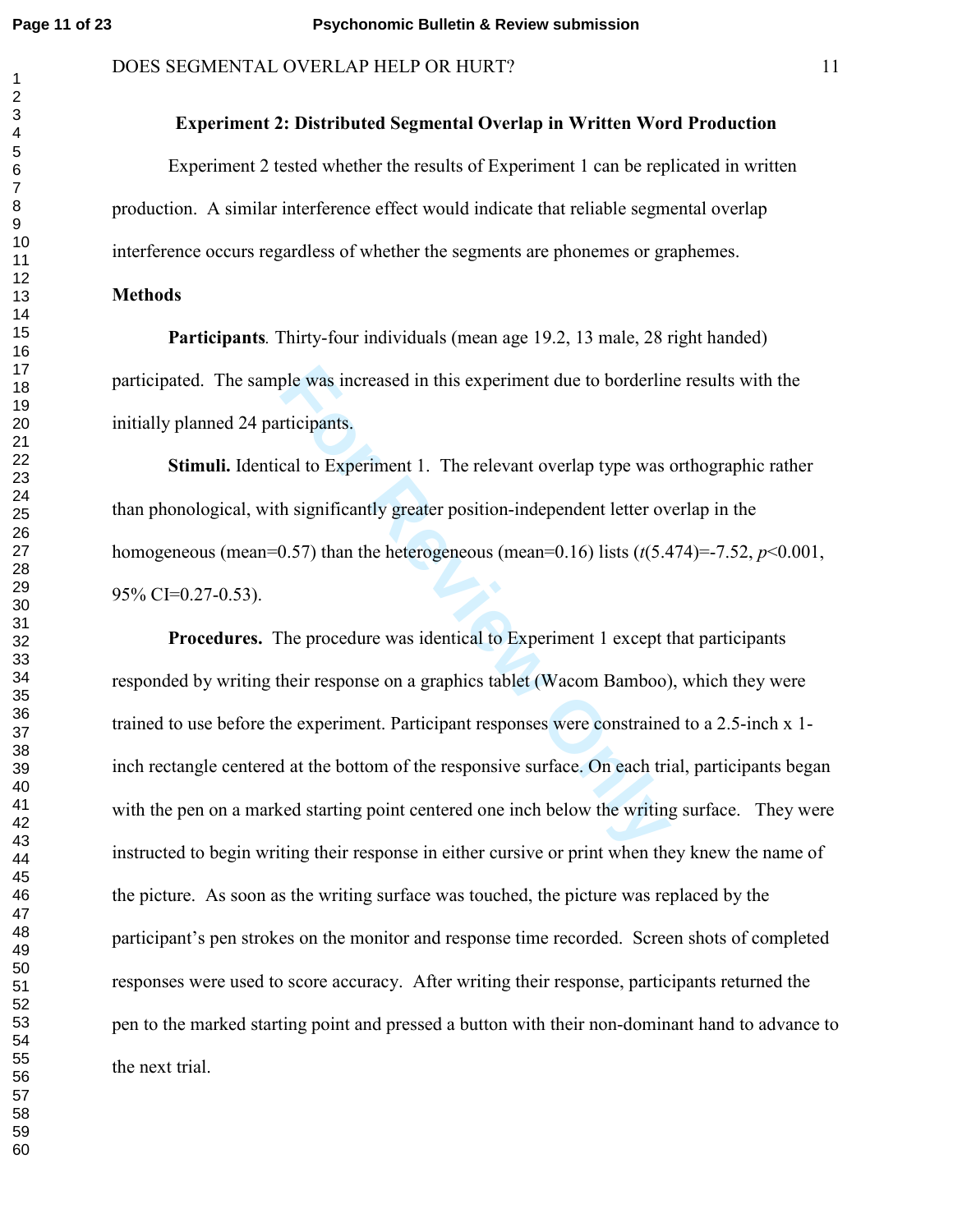## **Analysis**

Data were analyzed as in Experiment 1. To further compare the interference effect between the written and spoken experiments data from Experiments 1 and 2 were entered into the same model, with experiment as a between-subjects factor.

## **Results and Discussion**

lysis revealed a significant effect of block type (Figure to initiate production of items in homogeneous that  $p=0.033$ , mean difference=12.0, SE=5.37, 95% CI=0, mean difference=11.6, SE=4.76, 95% CI=2.0-21.<br>
n effect of Of the 9792 total trials, 4% were removed due to technical errors, incorrect responses, or outlier status. The analysis revealed a significant effect of block type (Figure 2A), whereby participants were slower to initiate production of items in homogeneous than in heterogeneous blocks,  $F_I(1,33)=4.96$ ,  $p=0.033$ , mean difference=12.0, SE=5.37, 95% CI=1.0-22.9,  $\eta_p^2=0.13$ ;  $F_2(1,35)=5.98, p=0.020$ , mean difference=11.6, SE=4.76, 95% CI=2.0-21.3,  $\eta_p^2$ =0.15. There was no significant main effect of cycle,  $F_I(2,66)=1.25$ ,  $p=0.29$ ,  $\eta_p^2=0.04$ ;  $F_2(2,70)=1.99$ ,  $p=0.15$ ,  $\eta_p^2$ =0.05, or interaction of cycle and block type,  $F_I(2,66)$ =0.46,  $p$ =0.63,  $\eta_p^2$ =0.01;  $F_2(2,70)$ =0.58,  $p=0.56$ ,  $\eta_p^2=0.02$ . As in Experiment 1, these results point to interference induced by distributed segmental overlap. In the model with datasets from both experiments included, the main effect of block type remained significant,  $F_I(1,56)=17.51$ ,  $p<0.001$ , mean difference=14.5, SE=3.46, 95% CI=7.5-21.4, η<sub>p</sub><sup>2</sup>=0.24; *F*<sub>2</sub>(1,70)=25.02, *p*<0.001, mean difference=15.0, SE=3.01, 95% CI=9.0-21.0,  $\eta_p^2$ =0.26. However, there the interaction between experiment type (written vs. spoken) and block type (heterogeneous vs. homogeneous) was not significant,  $F_I(1,56)=0.53$ ,  $p=0.47$ ,  $\eta_p^2=0.01$ ;  $F_2(1,70)=1.27$ ,  $p=0.26$ ,  $\eta_p^2=0.02$ , indicating no reliable differences in interference found in spoken and written modalities.

As in Experiment 1, there was a numerical interference effect when only items sharing initial segments with at least half of the items in their homogeneous block were analyzed (Figure 2B). Although this effect did not reach statistical significance,  $F(1,33)=1.65$ ,  $p=0.21$ ,  $\eta_p^2=0.05$ ,

 $\mathbf{1}$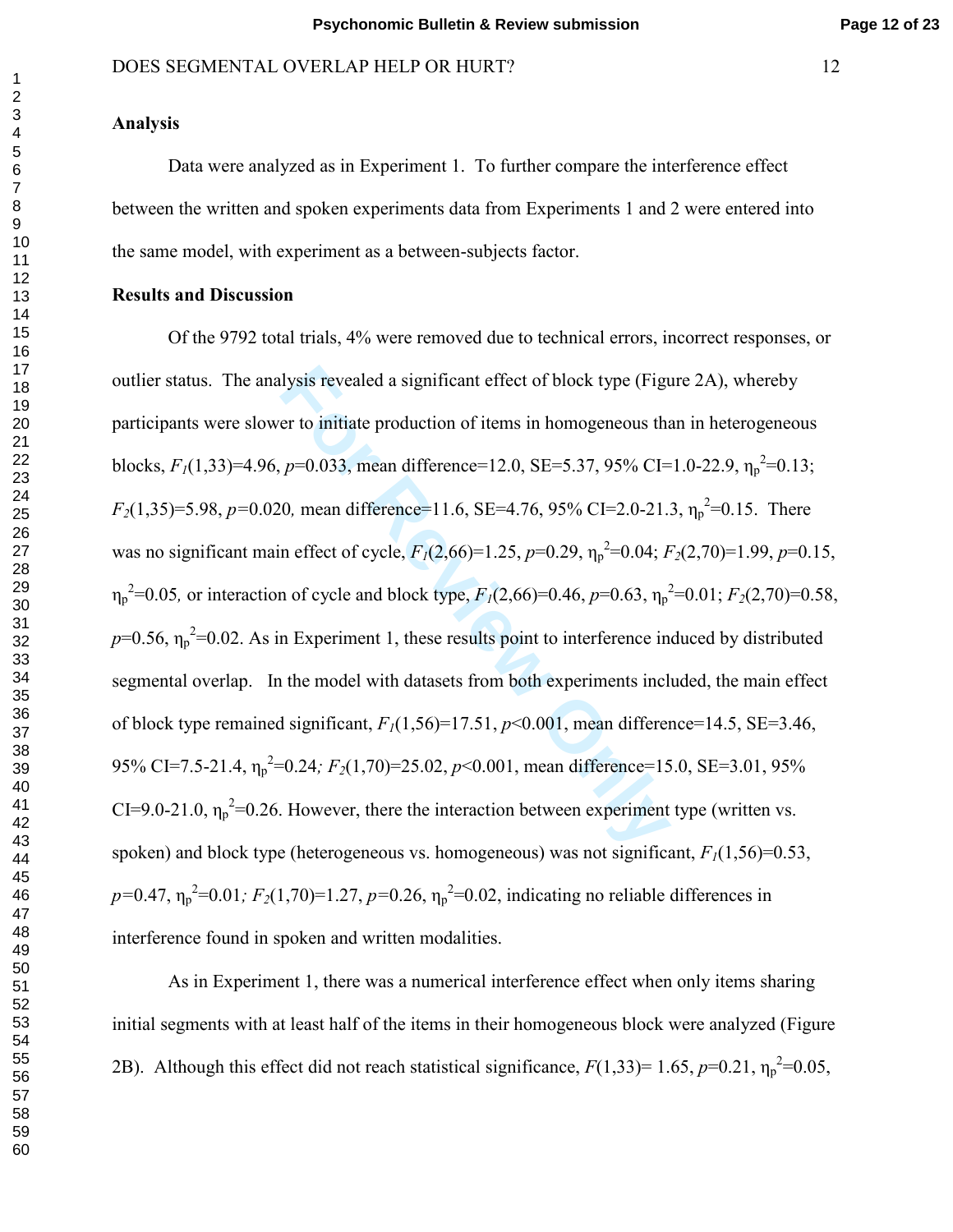the effect was not reliably different from that of Experiment 1, as indicated by the significant effect of block type, *F*(1,56)=8.43, *p*=0.01, mean difference=13.1, SE=4.52, 95% CI=4.1-22.2,  $\eta_p^2$ =0.13 but non-significant interaction of experiment and block type in the analysis of combined data,  $F(1,56)=0.77$ ,  $p=0.38$ ,  $\eta_p^2=0.01$ . In summary, we found comparable robust interference in both modalities for segmentally overlapping words.

### **General Discussion**

manipulation in which segmental overlap was distrib<br>we observed interference in spoken and written wor<br>items that shared their initial segment with half the<br>Critically, this interference that was observed for iter<br>rors the Using a novel manipulation in which segmental overlap was distributed unpredictably across word positions, we observed interference in spoken and written word production, even when considering only items that shared their initial segment with half the items in their homogeneous block. Critically, this interference that was observed for items with distributed segmental overlap mirrors the interference previously observed in lexical selection for items with semantic overlap, but not the facilitation found when picture names predictably shared onset segments. The effect was replicated across modalities and was not reliably different between the two, increasing confidence in the stability of the effects across considerable variability in task conditions.

## **Implications for Theories of Word Production**

The results of these experiments have several implications for theories of word production.First, we find evidence that similarity-based interference occurs at both stages of word production. In general, distributed feature overlap creates interference during repeated retrieval, regardless of the nature of the overlap (semantic or segmental), modality of production (spoken or written), or locus of selection (lexical items or segments). While our predictions were framed using Oppenheim et al.'s (2010) model, our data are equally consistent with an incremental learning account that relies on lateral inhibition rather than competitive learning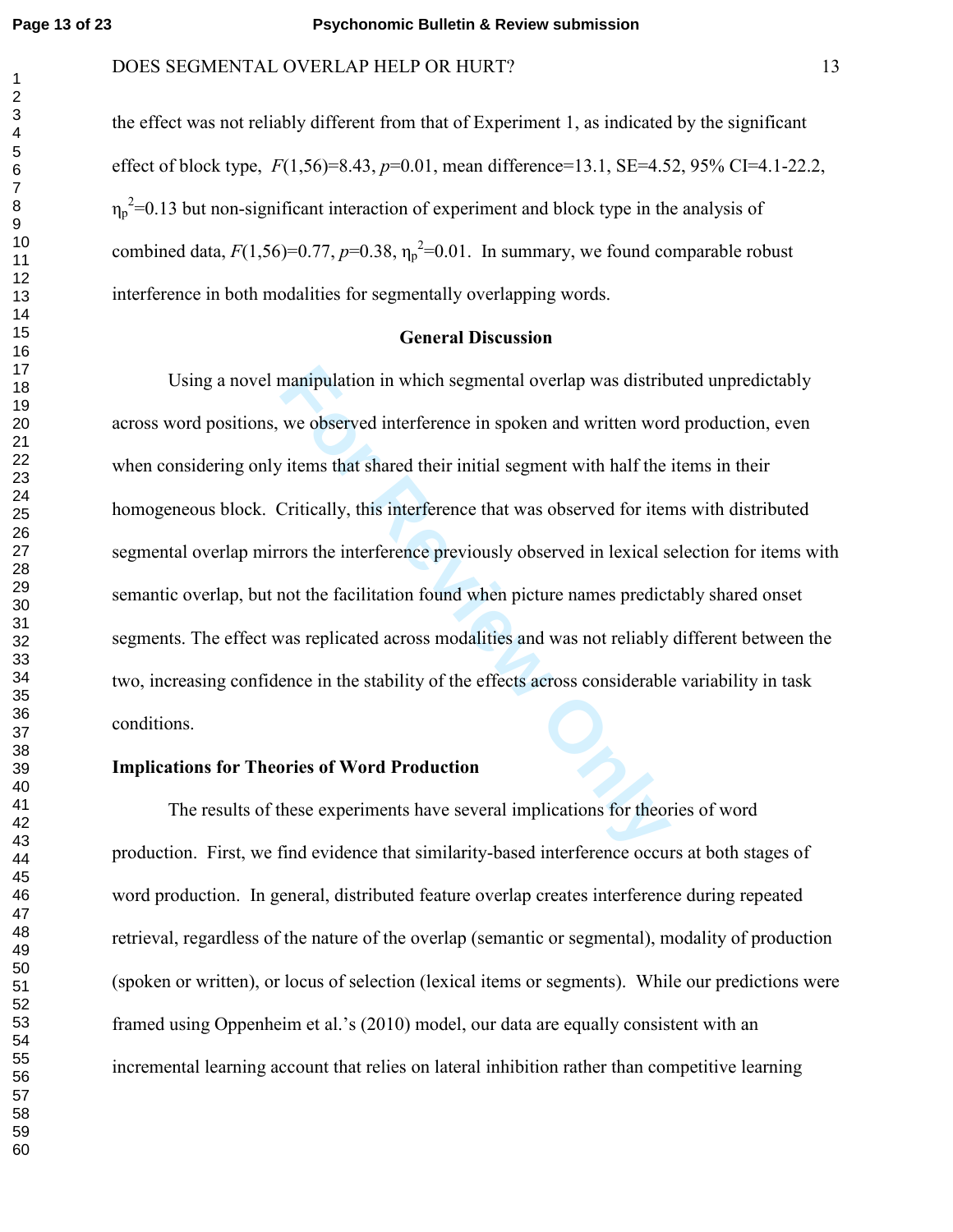(Howard et al., 2006). While we believe the interference reflects a similar computation principle, we do not expect the resulting effect to have identical properties at the two stages. For instance, the interference generated during lexical-segmental mapping might be more susceptible to the presence of intervening items than the interference generated during semantic-lexical mapping which typically survives lags of 10+ items (Schnur, 2014). In future work, it will be important to investigate potential differences to more fully characterize the mechanisms at the two stages.

results also support the claim that the facilitation effect<br>at least in part outside the word production system si<br>eliminated. Note that we do not rule out that there m-<br>at arise within the production system itself and are Second, these results also support the claim that the facilitation effects reported for initial segment overlap arise at least in part outside the word production system since they disappear when predictability is eliminated. Note that we do not rule out that there may also be facilitatory effects of similarity that arise within the production system itself and are masked by the stronger interference effects. This point underscores that it is important to consider that facilitatory and inhibitory effects coexist in the word production system, and performance reflects the sum of these opposing forces. This interplay is affected by the task such that semantic similarity typically creates interference when related pictures are named repeatedly (e.g., Damian et al., 2001), but facilitation with presentation of a single semantically related word (e.g., Wheeldon  $\&$ Monsell, 1994). Phonological overlap can, similarly, have both facilitatory and inhibitory effects, and phonological neighbors can also induce facilitation or inhibition depending on how strongly activated they are, which can be task-dependent (Sadat et al., 2014; see also Chen  $\&$ Mirman, 2012). Furthermore, facilitation and interference maybe observed even within the same task: in the blocked cyclic naming paradigm, often there is initially a large facilitation due to repetition (e.g., see response time drop between cycles 1 and 2 in Experiments 1 and 2) before the interference becomes visible in later cycles. The critical claim of the current work is that the

 $\mathbf{1}$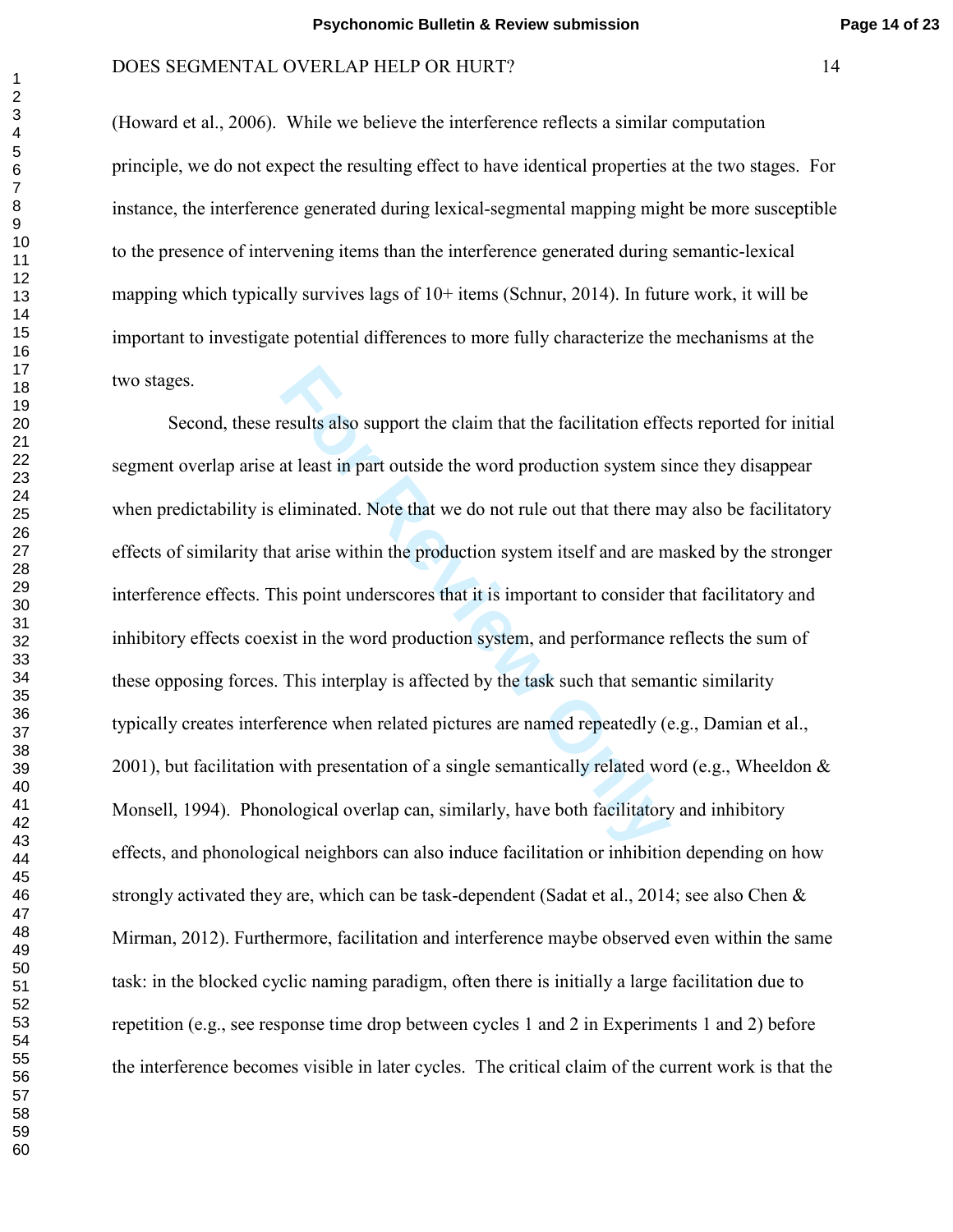competitive incremental learning guiding facilitation and interference is similar between semantic-lexical and lexical-segmental mapping

Frence for high segmental overlap. This creates a chearance for high segmental overlap. This creates a chearance experiment of the production system itself but would instead need to the monitoring system.<br>
Indings provide Third, within the frameworks we have considered, there must be feedback between segments and lexical representations for shared activation to affect lexical-segmental mapping (see Dell, Nozari, & Oppenheim 2014; Rapp & Goldrick, 2000). Without feedback, there is no reason to expect shared activation for targets and form-related competitors and therefore no reason to expect interference for high segmental overlap. This creates a challenge for strictly feed-forward models (e.g., Levelt, Roelofs, & Meyer, 1999), where segmental overlap effects could not arise within the production system itself but would instead need to be explained in terms of the operation of the monitoring system.

In sum, these findings provide evidence for the generality of the incremental learning mechanisms that apply across semantic and form-based levels of representation, giving rise to the complex patterns of facilitation and interference we observe in spoken and written word production.

## **Acknowledgements**

This work was supported by NIH grant DC012283 to B. Rapp.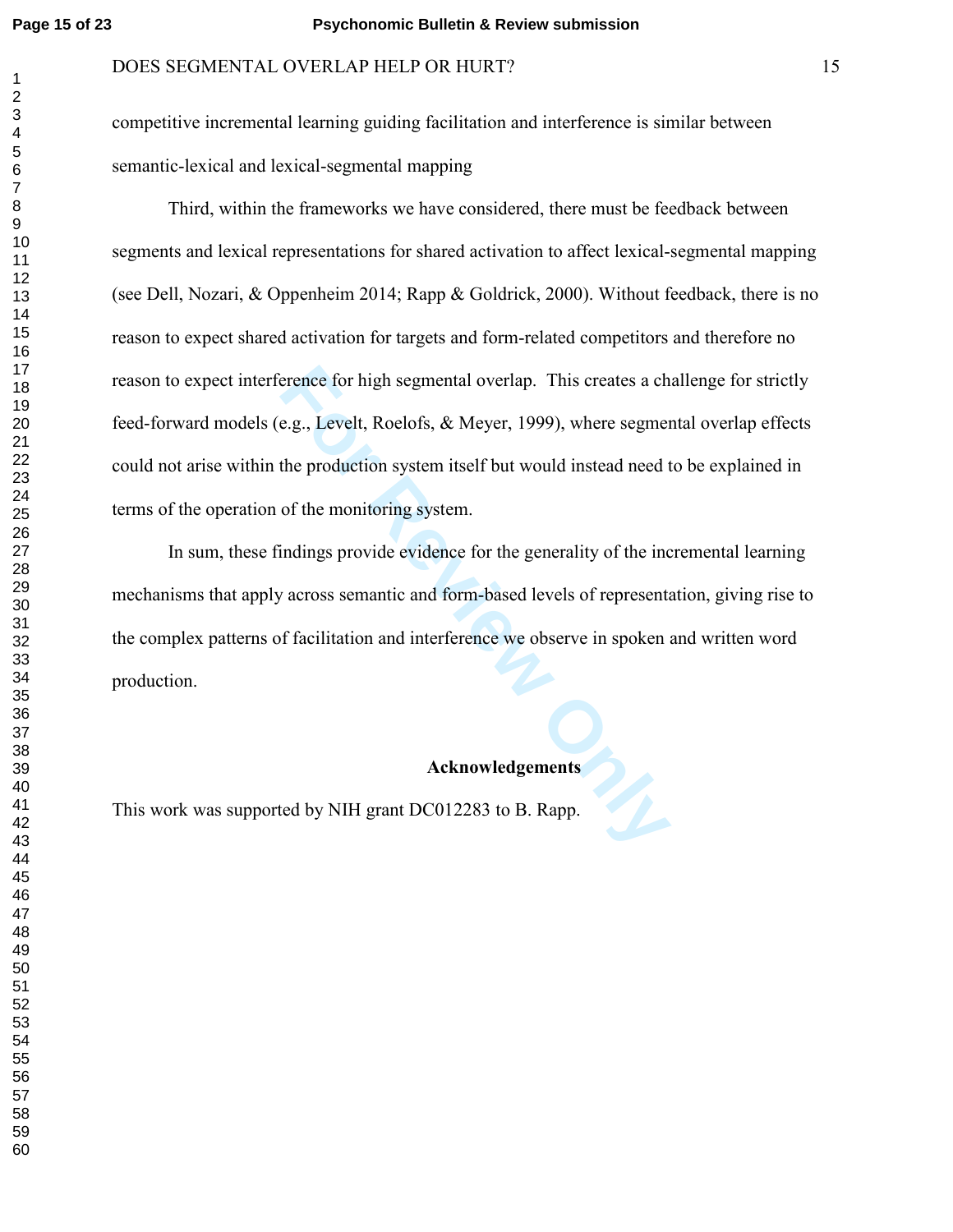### **References**

- Belke, E., & Meyer, A. S. (2007). Single and multiple object naming in healthy ageing. *Language and Cognitive Processes*, *22*, 1178–1211.
- Belke, E., Meyer, A. S., & Damian, M. F. (2005). Refractory effects in picture naming as assessed in a semantic blocking paradigm. *The Quarterly Journal of Experimental Psychology Section A, 58*, 667–692.
- Bonin, P., & Fayol, M. (2000). Writing words from pictures: What representations are activated, and when? *Memory & Cognition, 28,* 677–89.
- Caramazza, A. (1997). How many levels of processing are there in lexical access? *Cognitive Neuropsychology*, *14*, 177–208.
- Chen, Q., & Mirman, D. (2012). Competition and cooperation among similar representations: Toward a unified account of facilitative and inhibitory effects of lexical neighbors. *Psychological Review*, *119*, 417–30.
- 2000). Writing words from pictures: What represes *nory & Cognition, 28, 677–89*.<br>
How many levels of processing are there in lexical and gy, 14, 177–208.<br>
D. (2012). Competition and cooperation among similied account of Cousineau, D. (2005). Confidence intervals in within-subject designs: A simpler solution to Loftus and Masson's method. *Tutorials in Quantitative Methods for Psychology, 1 ,* 42– 45.
- Crowther, J. E., & Martin, R. C. (2014). Lexical selection in the semantically blocked cyclic naming task: the role of cognitive control and learning. *Frontiers in Human Neuroscience*, *8*.
- Damian, M. F. (2003). Articulatory duration in single-word speech production. *Journal of Experimental Psychology: Learning, Memory, and Cognition, 29*, 416–431.
- Damian, M. F., & Dumay, N. (2009). Exploring phonological encoding through repeated segments. *Language and Cognitive Processes, 24*, 685–712.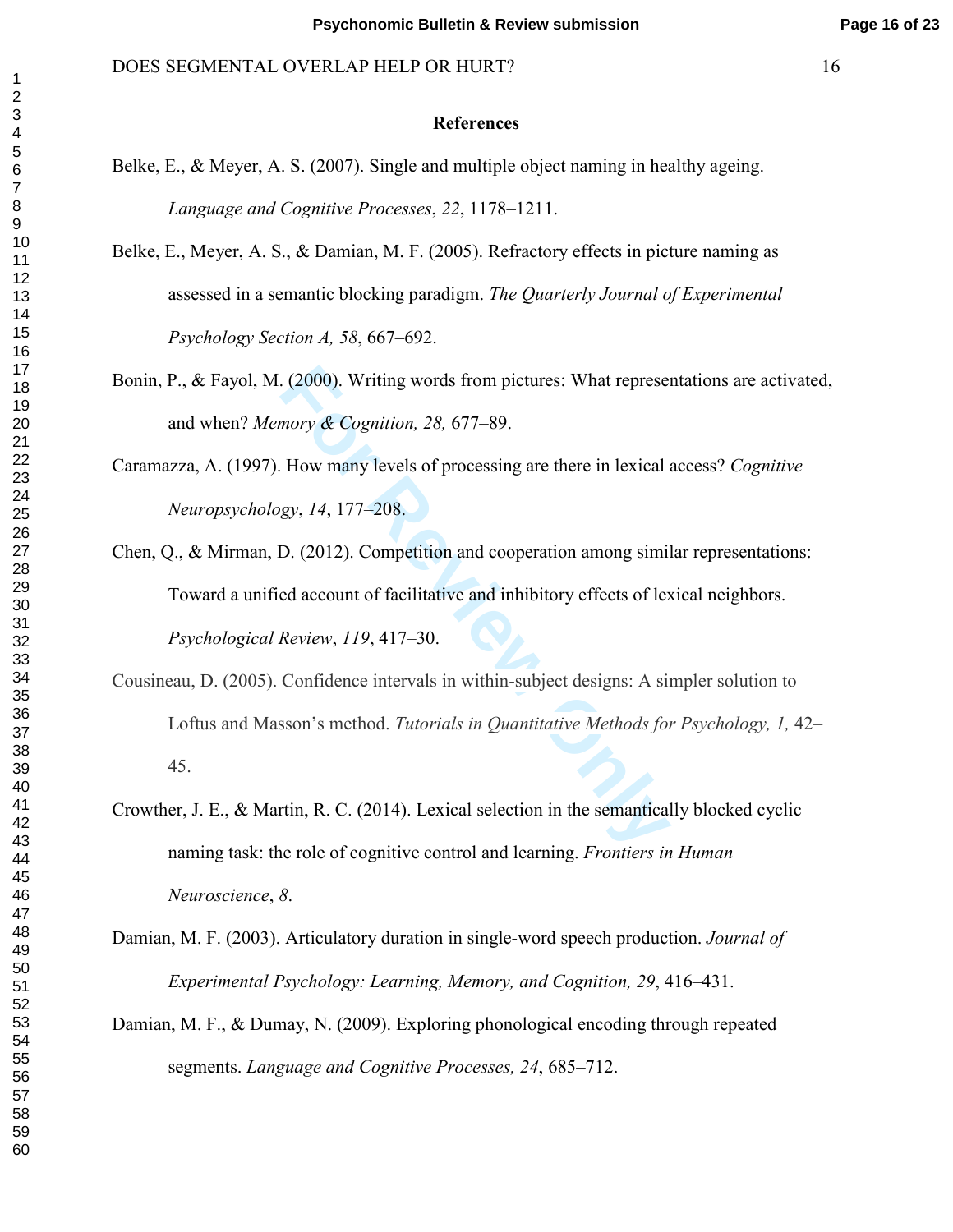- Damian, M. F., Vigliocco, G., & Levelt, W. J. M. (2001). Effects of semantic context in the naming of pictures and words. *Cognition, 81*, B77–86.
- Dell, G. S., Nozari, N. & Oppenheim, G. M. (2014). Lexical access: Behavioral and computational considerations. In V. Ferreria, M. Goldrick, & M. Miozzo (Eds.), *Oxford Handbook of Language Production*. New York: Oxford University Press.
- Goldrick, M., Folk, J. R., & Rapp, B. C. (2010). Mrs. Malaprop's neighborhood: Using word errors to reveal neighborhood structure. *Journal of Memory and Language, 62*, 113–134.
- Howard, D., Nickels, L., Coltheart, M., & Cole-Virtue, J. (2006). Cumulative semantic inhibition in picture naming: experimental and computational studies. *Cognition, 100*, 464–82.
- neighborhood structure. Journal of Memory and La.<br>
L., Coltheart, M., & Cole-Virtue, J. (2006). Cumulating: experimental and computational studies. Cogniti<br>
G. S., Verkuilen, J., & Schwartz, M. F. (2008). Where or producti Kittredge, A. K., Dell, G. S., Verkuilen, J., & Schwartz, M. F. (2008). Where is the effect of frequency in word production? Insights from aphasic picture-naming errors. *Cognitive Neuropsychology*, *25*, 463–492.
- Levelt, W. J. M., Roelofs, A., & Meyer, A. S. (1999). A theory of lexical access in speech production. *Behavioral and Brain Sciences, 22*, 1–75.
- Meyer, A. S. (1991). The time course of phonological encoding in language production: Phonological encoding inside a syllable. *Journal of Memory and Language*, *30*(1), 69-89.
- Mulatti, C., Peressotti, F., Job, R., Saunders, S., & Coltheart, M. (2012). Reading aloud: the cumulative lexical interference effect. *Psychonomic Bulletin & Review*, *19*, 662–7.
- Navarrete, E., Del Prato, P., Peressotti, F., & Mahon, B. Z. (2014). Lexical retrieval is not by competition: Evidence from the blocked naming paradigm. *Journal of Memory and Language, 76*, 253–272.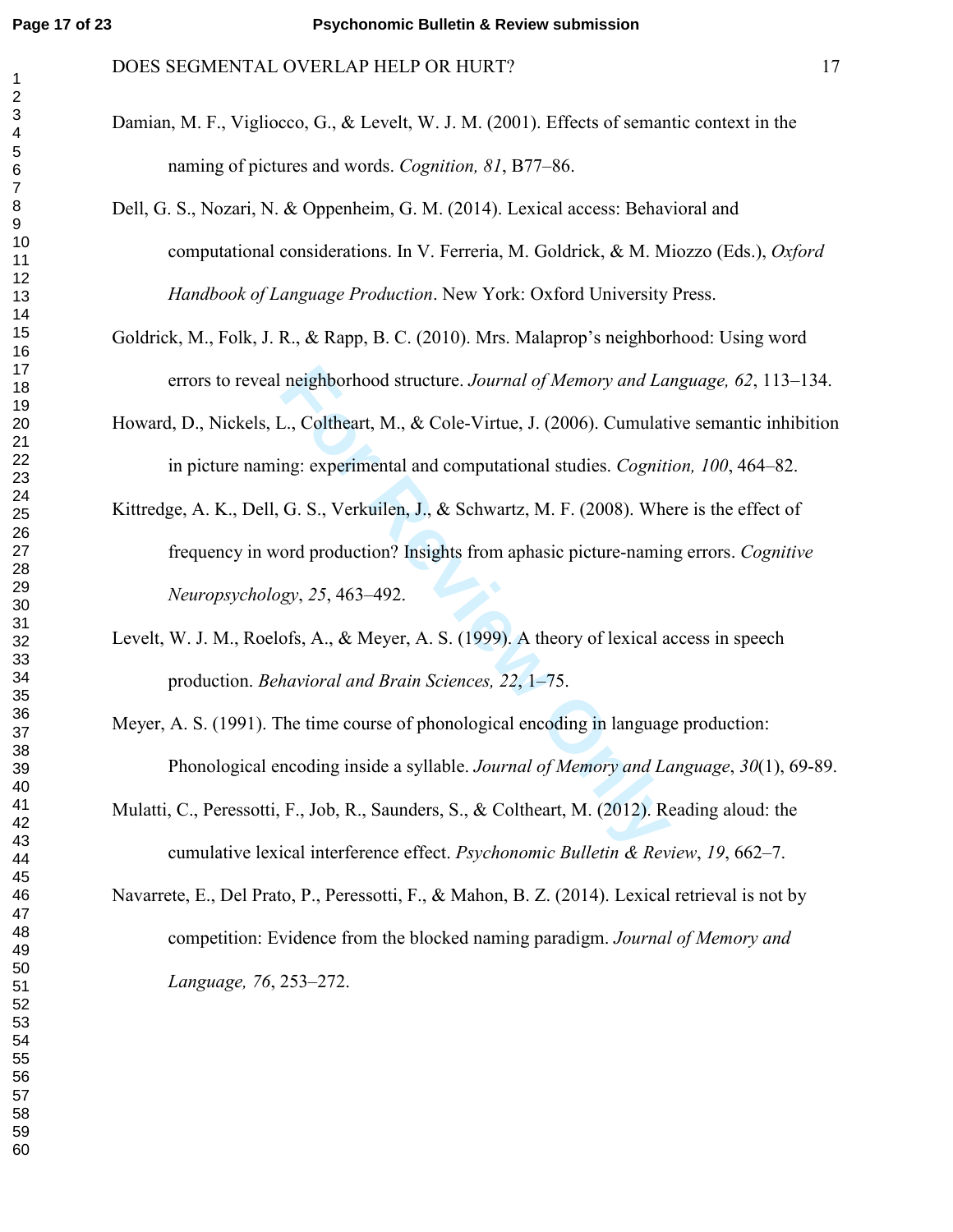- O'Séaghdha, P. G., & Frazer, A. K. (2014). The exception does not rule: Attention constrains form preparation in word production. *Journal of Experimental Psychology: Learning, Memory, and Cognition, 40*, 797–810.
- O'Séaghdha, P. G., & Marin, J. W. (2000). Phonological competition and cooperation in formrelated priming : Sequential and nonsequential processes in word production. *Journal of Experimental Psychology. Human Perception and Performance*, *26*, 57–73.
- For Review, M. F. (2010). The dark side of<br>
uulative semantic interference during lexical access is<br>
1927–52.<br> **For Formantic interference during lexical access is**<br>
1927–52.<br> **For Review, S. (2014). Representation of orth** Oppenheim, G. M., Dell, G. S., & Schwartz, M. F. (2010). The dark side of incremental learning: a model of cumulative semantic interference during lexical access in speech production. *Cognition, 114*, 227–52.
- Rapp, B. C., & Fischer-Baum, S. (2014). Representation of orthographic knowledge. In V. Ferreria, M. Goldrick, & M. Miozzo (Eds.), *Oxford Handbook of Language Production*. New York: Oxford University Press.
- Rapp, B. C., & Goldrick, M. (2000). Discreteness and interactivity in spoken word production. *Psychological Review, 107*, 460–499.
- Roelofs, A. (1999). Phonological segments and features as planning. *Language and Cognitive Processes, 14*, 173–200.
- Sadat, J., Martin, C. D., Costa, A., & Alario, F. X. (2014). Reconciling phonological neighborhood effects in speech production through single trial analysis. *Cognitive Psychology*, *68*, 33–58.
- Schnur, T. T. (2014). The persistence of cumulative semantic interference during naming. *Journal of Memory and Language, 75*, 27–44.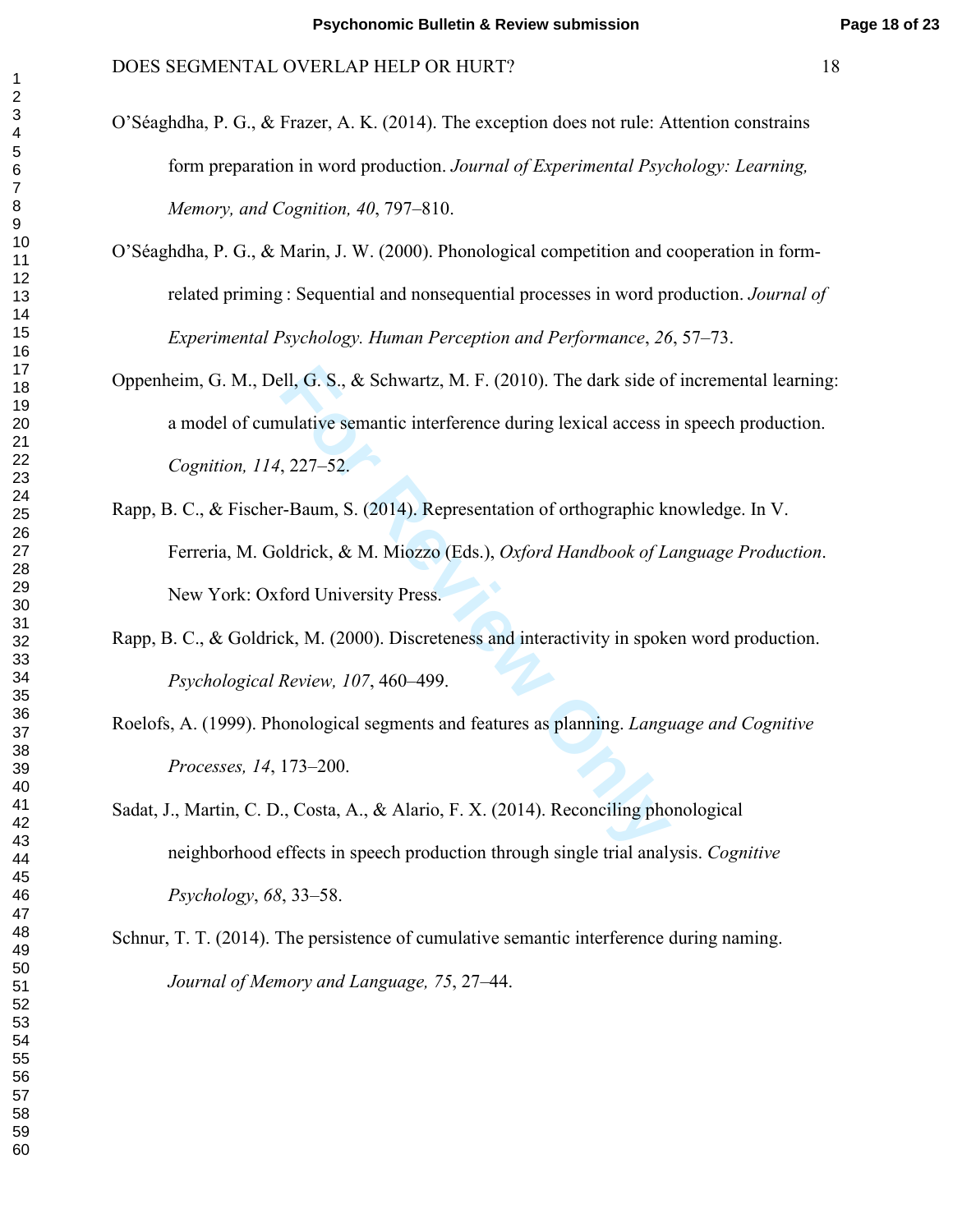- Schnur, T. T., Schwartz, M. F., Brecher, A., & Hodgson, C. (2006). Semantic interference during blocked-cyclic naming: Evidence from aphasia. *Journal of Memory and Language, 54,*  199–227.
- Schnur, T. T., Schwartz, M. F., Kimberg, D. Y., Hirshorn, E., Coslett, H. B., & Thompson-Schill, S. L. (2009). Localizing interference during naming: convergent neuroimaging and neuropsychological evidence for the function of Broca's area. *Proceedings of the National Academy of Sciences of the United States of America*, *106*, 322–7.
- Sevald, C., & Dell, G. S. (1994). The sequential cuing effect in speech production. *Cognition*, , 91–127.
- For Properties of the United States of America, 106<br> **S.** (1994). The sequential cuing effect in speech proof<br>
M. F., & Stadthagen-Gonzalez, H. (2013). Abstract g<br>
support preparation of handwritten responses. *Journ*<br>
69– Shen, X. R., Damian, M. F., & Stadthagen-Gonzalez, H. (2013). Abstract graphemic representations support preparation of handwritten responses. *Journal of Memory and Language*, *68*, 69–84.
- Wheeldon, L., & Monsell, S. (1994). Inhibition of spoken word production by priming a semantic competitor. *Journal of Memory and Language, 33*, 332–356.

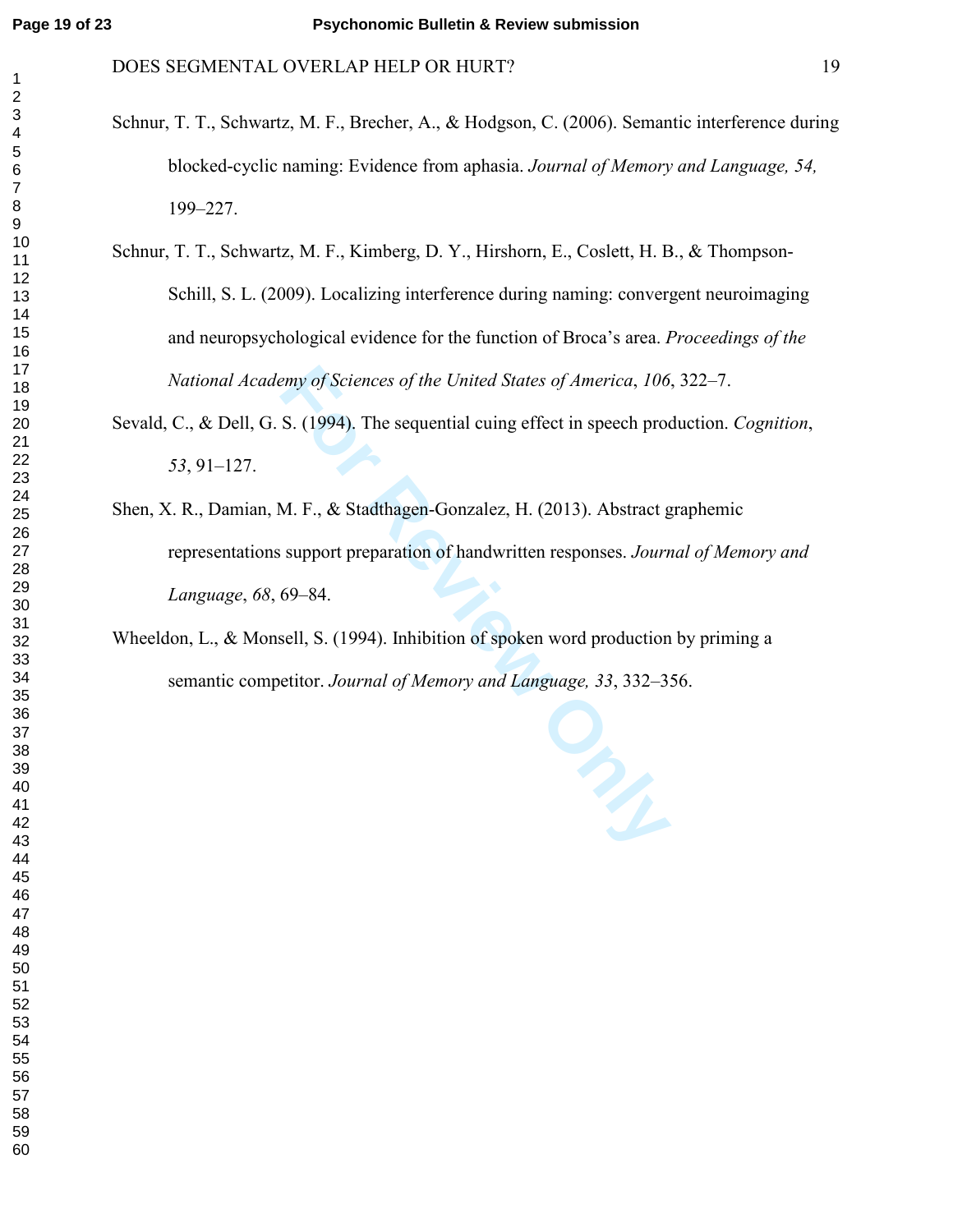### Psychonomic Bulletin & Review submission **Page 20 of 23**

#### DOES SEGMENTAL OVERLAP HELP OR HURT? 20

## **Tables**

## **heterogeneous blocks**

|                       | cat   | mat   | cot         | cap                           | map  | mop  |
|-----------------------|-------|-------|-------------|-------------------------------|------|------|
| ocks<br>omogeneous bl | pill  |       | peg pig pot |                               | log  | leg  |
|                       | house | horse | rose        | nose                          | robe | hose |
|                       | rain  |       |             | stairs hair stain chain chair |      |      |
|                       | slide |       |             | bride bread bridge sled       |      | bird |
|                       | belt  | well  | wall        | bell                          | bull | ball |

Finants 1 and 2A. The six items in each row form<br> **For Review Algorithm Superior September 2014**<br> *For Review position-independent segmental overlap.* Table 1. Items used in Experiments 1 and 2A. The six items in each row form a homogeneous block, with high position-independent segmental overlap. The six items in each column form a heterogeneous block, with low position-independent segmental overlap.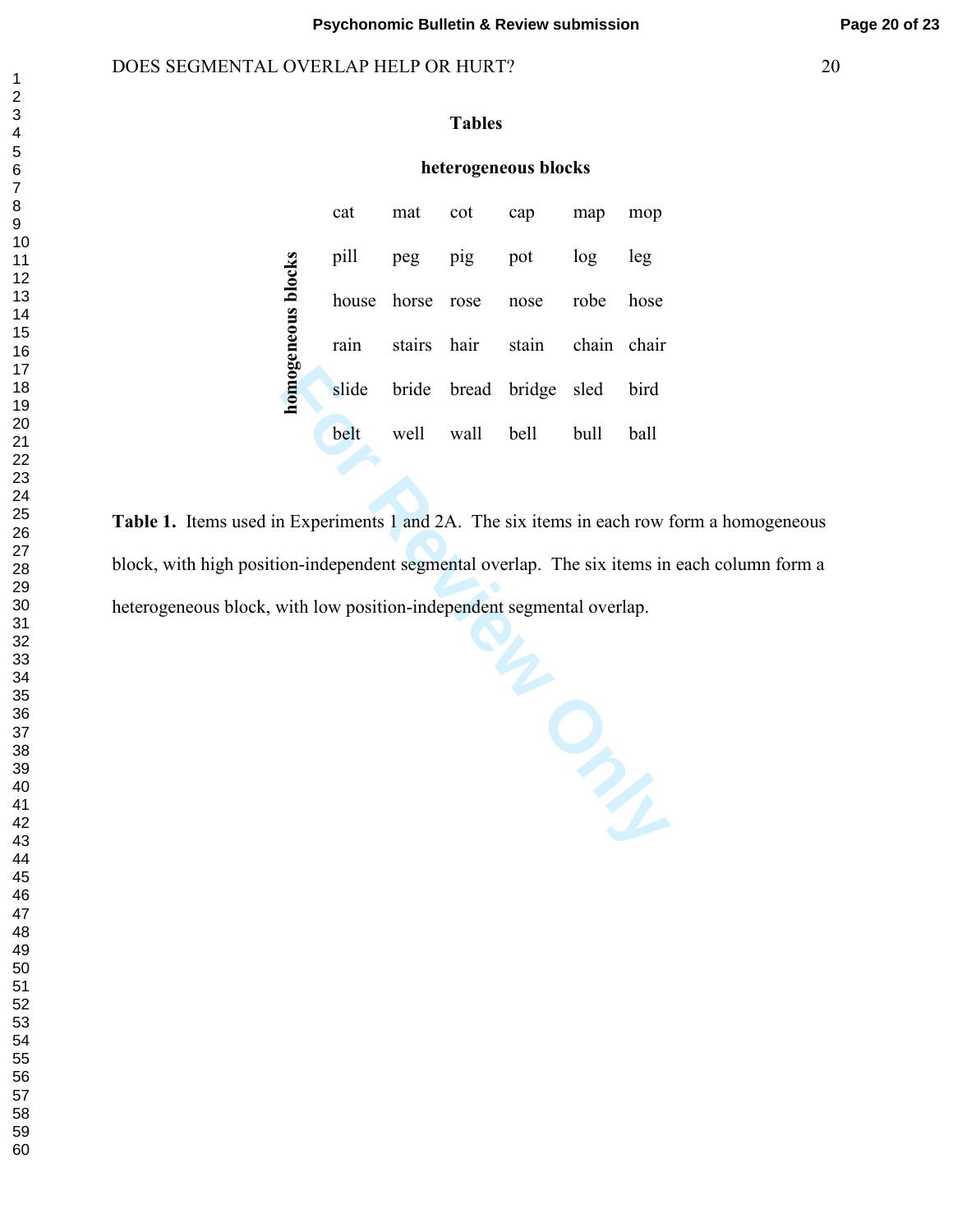## **Figures**

**Figure 1.** Results of Experiment 1: The effect of distributed segmental overlap on response times for spoken picture naming of words in blocks with high segmental overlap (homogeneous) versus low segmental overlap (heterogeneous). Error bars represent the between-subjects standard errors of the means, corrected for repeated measures using the Cousineau (2005) method. Panel A includes data from all items. Panel B depicts the secondary analysis that includes only items that share the initial segment with at least half of the other items in the homogeneous block.

It share the initial segment with at least half of the ot<br>Experiment 2: The effect of distributed segmental over<br>rearching of words in blocks with high segmental over<br>lap (heterogeneous). Error bars represent the be<br>neans, **Figure 2.** Results of Experiment 2: The effect of distributed segmental overlap on response times for written picture naming of words in blocks with high segmental overlap (homogeneous) versus low segmental overlap (heterogeneous). Error bars represent the between-subjects standard errors of the means, corrected for repeated measures using the Cousineau (2005) method. Panel A includes data from all items. Panel B depicts the secondary analysis that includes only items that share the initial segment with at least half of the other items in the homogeneous block.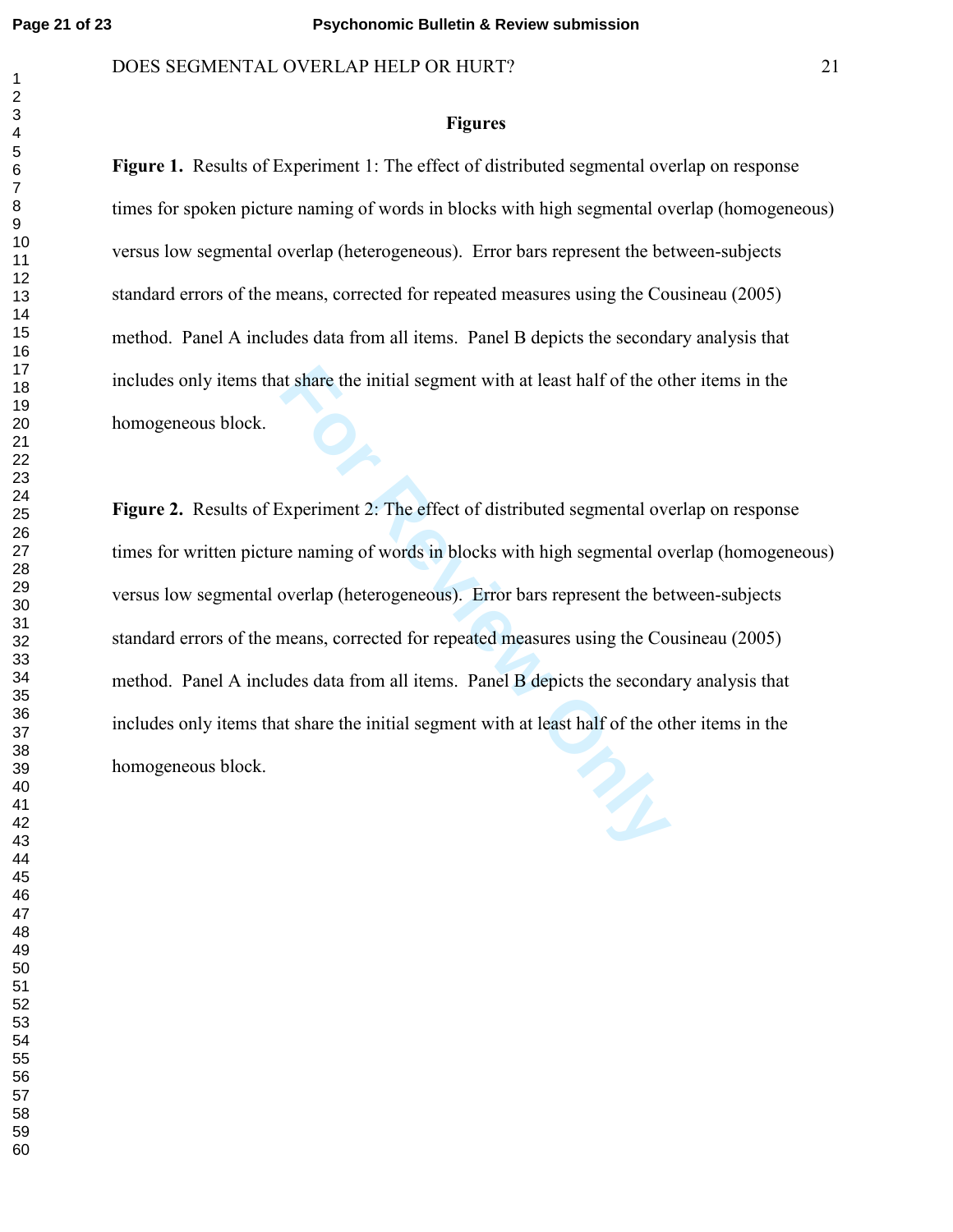

254x119mm (72 x 72 DPI)

 $\frac{1}{2}$  over  $\frac{1}{2}$ <br>  $\frac{1}{2}$  over  $\frac{1}{2}$ <br>  $\frac{1}{2}$  over  $\frac{1}{2}$ <br>  $\frac{1}{2}$  over  $\frac{1}{2}$ <br>  $\frac{1}{2}$ <br>  $\frac{1}{2}$ <br>  $\frac{1}{2}$ <br>  $\frac{1}{2}$ <br>  $\frac{1}{2}$ <br>  $\frac{1}{2}$ <br>  $\frac{1}{2}$ <br>  $\frac{1}{2}$ <br>  $\frac{1}{2}$ <br>  $\frac{1}{2}$ <br>  $\frac{1}{2$